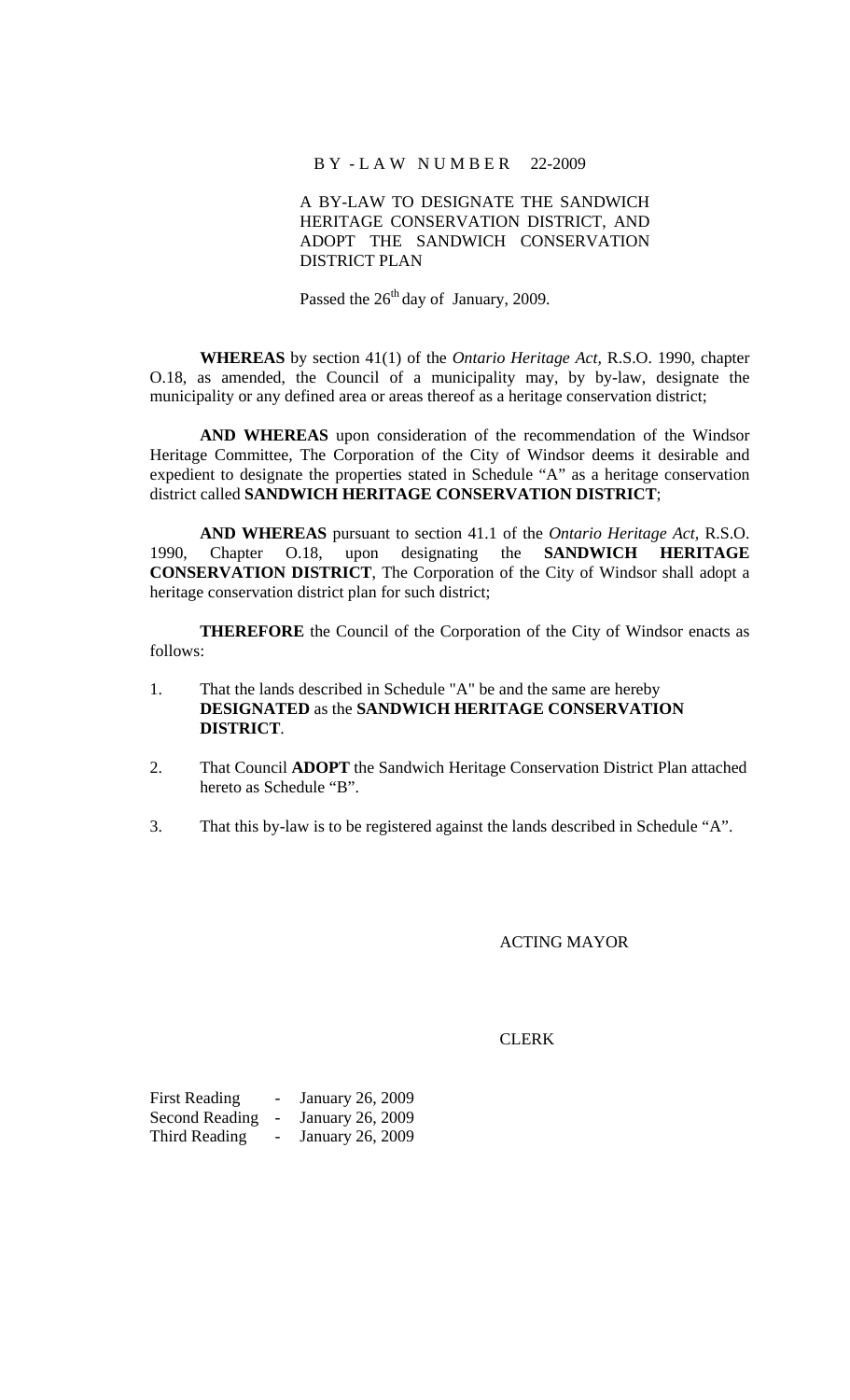### SCHEDULE "A"

Part of Lots 1, 2 and 3 Plan 410; Part Indian Reserve and Part Water Lot in front thereof, designated as Parts 2, 3 and 4 on Plan 12R-9028; 2856 Riverside Drive West PIN 01591-0461 (LT)

Part of Lot 4 W/S Sandwich Street, Plan 40 abstracted as Bedford Street as in R947517; 3180 Sandwich Street PIN 01591-0451 (LT)

Part of Lots 3 & 4 W/S Sandwich Street, Plan 40 abstracted as Bedford Street, Town of Sandwich being Parts 1 & 2 on 12R22274 3170 Sandwich Street PIN 01591-0456 (LT)

Part of Lot 3 W/S Sandwich Street Plan 40 abstracted as Bedford Street, Town of Sandwich designated as Parts 5 & 6 on 12R22274 3164 Sandwich Street PIN 01591-0458 (LT)

Part of Lot 3 W/S Sandwich Street Plan 40 abstracted as Bedford Street, Town of Sandwich designated as Parts 3 & 4 on 12R22274 no municipal address – Sandwich Street PIN 01591-0457 (LT)

Part of Lot 1 W/S Sandwich Street Plan 40 abstracted as Bedford Street, Town of Sandwich as in R1228485 3110 Sandwich Street PIN 01591-0062 (LT)

Part of Lots 2 & 3 Plan 41 Town of Sandwich as in R498048 3076 Sandwich Street PIN 01591-0049 (LT)

Part of Lot 2 Plan 41 Town of Sandwich as in R1318588 3073 Russell Street PIN 01591-0041 (LT)

Lot 1 W/S Russell Streetn north of Mill Street Plan 40 (aka Water Lot 1 Plan 40); Lot 2 W/S Russell Street, north of Mill Street (aka Water Lot 1 also called No 2 Plan 40); Lot 3 W/S Russell, north of Mill Street Plan 40 (aka Water Lot 3 Plan 40); Lot 4 W/S Russell Street, north of Mill Street Plan 40 (aka Water Lots 4, 5, 6 & 7 Plan 40); Lot 5 W/S Russell Street, north of Mill Street Plan 40 (aka Water Lots 4, 5, 6 & 7 Plan 40); Part Prince Lot 41 abstracted as Indian Reserve Plan 41; Part Detroit Street Plan 40 (also shown on Plan 41) closed by WW44099; Part Water Lot in front of Lot 1 W/S Russell Street, north of Mill Street Plan 40; Part Water Lot in front of Lot 2 W/S Russell Street, north of Mill Street Plan 40; Part Water Lot in front of Lot 3 W/S/ Russell Street, north of Mill Street Plan 40; Part Water Lot in front of Lot 4 W/S Russell Street, north of Mill Street Plan 40; Part Water Lot in front of Lot 5 W/S Russell Street, north of Mill Street Plan 40; Part Water Lot in front of Detroit Street Plan 40 (also shown on Plan 41); Part Water Lot in front of Prince Lot Plan 41; all of Town of Sandwich 210 Detroit PIN 01591-0240 (R)

Lot 9 Plan 41 Town of Sandwich 3044 Sandwich Street PIN 01591-0037 (LT)

Part of Lot 8 Plan 41 Town of Sandwich as in R360641 3048 Sandwich Street PIN 01591-0043 (R) Part of Lots 7 & 8 Plan 41 Town of Sandwich as in R435085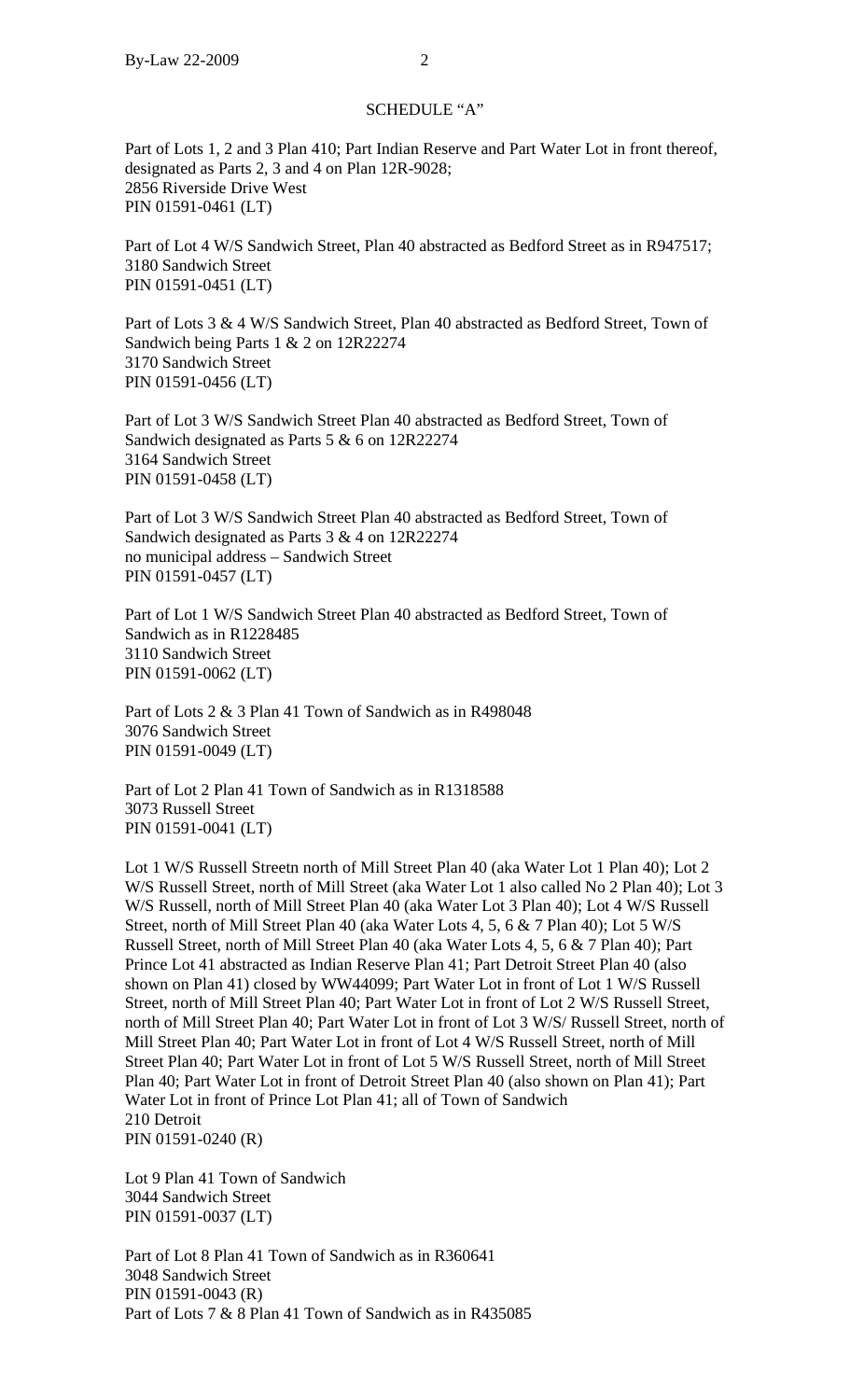3052 Sandwich Street PIN 01591-0044 (R)

Part of Lots 6 & 7 Plan 41 Town of Sandwich as in R631585 3056 Sandwich Street PIN 01591-0045 (R)

Part of Lot 6 Plan 41 Sandwich as in R1313021 s/t R1313021 except the easement therein firstly described 3060 Sandwich Street PIN 01591-0046 (LT)

Part of Lots 2 & 3 Plan 41 Sandwich as in R1204379 3067, 3069 Russell Street PIN 01591-0042 (LT)

Part of Lots 1 & 2 Plan 41 Town of Sandwich as in R11236831 3080 Sandwich Street PIN 01591-0058 (LT)

Lot 6 Plan 758 Town of Sandwich 3086 Sandwich Street PIN 01591-0060 (LT)

Part of Lots 4 & 5 Plan 758 Town of Sandwich as in R1184695 3092 Sandwich Street PIN 01591-0065 (LT)

Part of Lots 4 & 5 Plan 758 Town of Sandwich as in R1433952 258 Detroit Street PIN 01591-0066 (LT)

Lot 3 Plan 758 Town of Sandwich 252 Detroit Street PIN 01591-0034 (LT)

Part Bed of Detroit River Town of Sandwich no municipal address – Riverside Drive West PIN 01591-0228 (R)

Lot 2 Plan 758 Town of Sandwich 244 Detroit Street PIN 01591-0035 (LT)

Part of Lot 4 N/S Church Street Plan 54 Town of Sandwich as in R757625; description may not be acceptable in future as in R757625 2970 University Avenue West PIN 01591-0200 (LT)

Lot 1 Plan 758 Town of Sandwich 238 Detroit Street PIN 01591-0036 (LT)

Part of Lot 10 W/S Sandwich Street Plan 40 abstracted as Bedford Street being Part 1 on 12R4695; Town of Sandwich 3328, 3330 Sandwich Street PIN 01591-0146 (LT)

Part of Lots 5, 6 & 7 E/S Russell Street Plan 40 Town of Sandwich as in R456690 (Schedule B & C); t/w R456690 no municipal address – Russell Street PIN 01591-0131 (LT)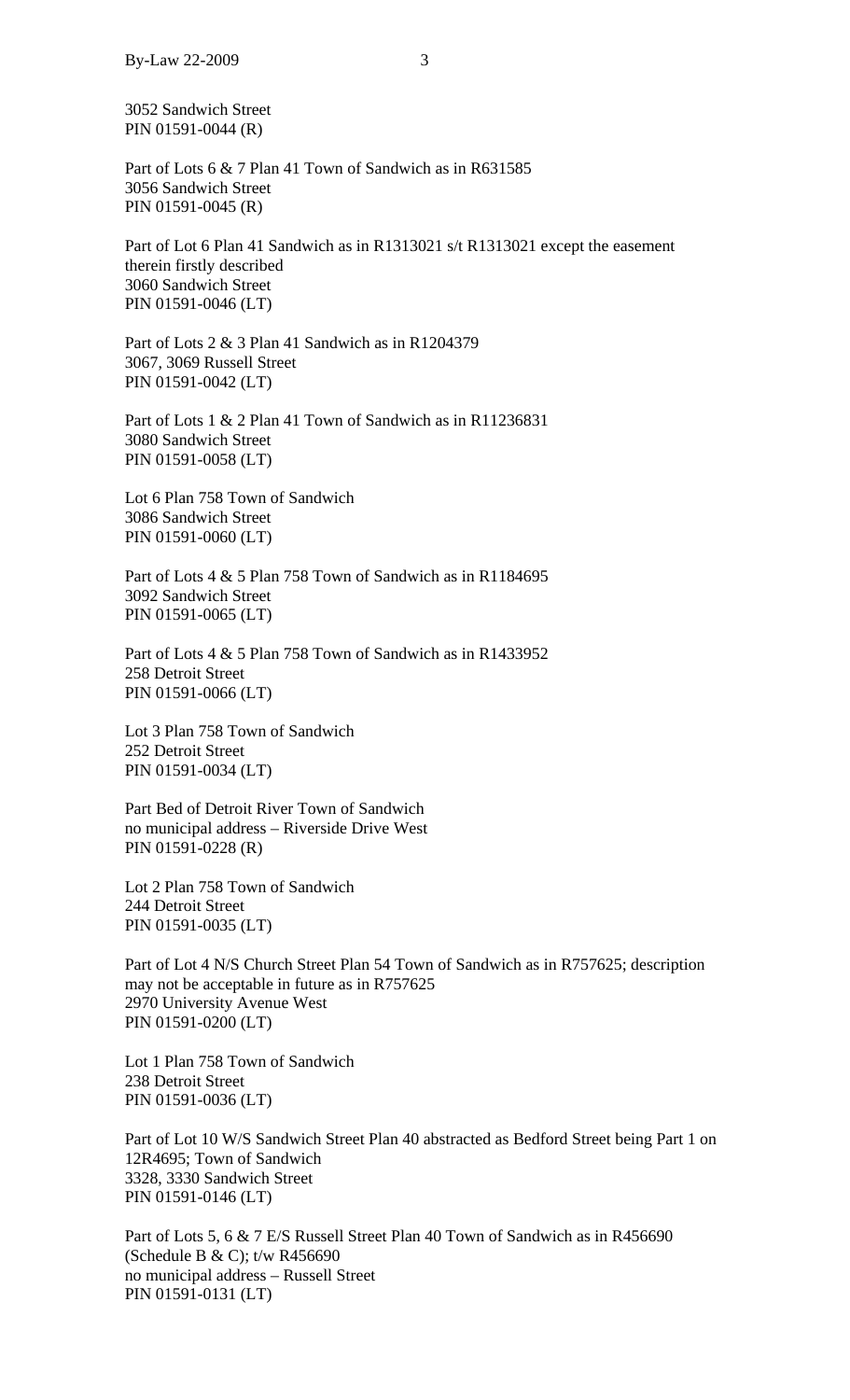Part of Lot 5 W/S Sandwich Street Plan 40 abstracted as Bedford Street Town of Sandwich as in R404596 269, 271 Mill Street PIN 01591-0074 (LT)

Part of Lot 5 W/S Sandwich Street Plan 40 abstracted as Bedford Street Town of Sandwich as in R304966 253 Mill Street PIN 01591-0075 (LT)

Part of Lot 5 E/S Russell Street Plan 40 Town of Sandwich as in R831179 245 Mill Street PIN 01591-0130 (LT)

Part of Lots 5 & 6 E/S Russell Street Plan 40 Town of Sandwich as in R764740; t/w R764740 221 Mill Street PIN 01591-0132 (LT)

Part of Lot 6 E/S Russell Street Plan 40 Town of Sandwich as in R1016779 3229 Russell Street PIN 01591-0124 (LT)

Part of Lot 6 E/S Russell Street Plan 40 Town of Sandwich as in R359538 3237 Russell Street PIN 01591-0123 (LT)

Part of Lot 7 E/S Russell Street Plan 40 Town of Sandwich as in R1225404 3265 Russell Street PIN 01591-0116 (LT)

Part of Lot 7 E/S Russell Street Plan 40 Town of Sandwich as in R1392742 3255 Russell Street PIN 01591-0117 (LT)

Part of Lot 7 E/S Russell Street Plan 40 Town of Sandwich being Part 1 on 12R7738 3275 Russell Street PIN 01591-0115 (LT)

Part of Lots 7 & 8 E/S Russell Street Plan 40 Town of Sandwich being Part 2 on 12R7738 3277 Russell Street PIN 01591-0120 (LT)

Part of Lot 8 E/S Russell Street Plan 40 Town of Sandwich as in WW49666 3285 Russell Street PIN 01591-0108 (LT)

Part of Lot 8 E/S Russell Street Plan 40 Town of Sandwich as in R1304054 242 Brock Street PIN 01591-0104 (LT)

Part of Lot 8 E/S Russell Street Plan 40 Town of Sandwich as in R1338544 234 Brock Street PIN 01591-0105 (LT)

Part of Lot 8 E/S Russell Street Plan 40 Town of Sandwich as in R1054758 220 Brock Street PIN 01591-0106 (LT)

Part of Lot 8 E/S Russell Street Plan 40 Town of Sandwich as in R1017391 208 Brock Street PIN 01591-0107 (LT)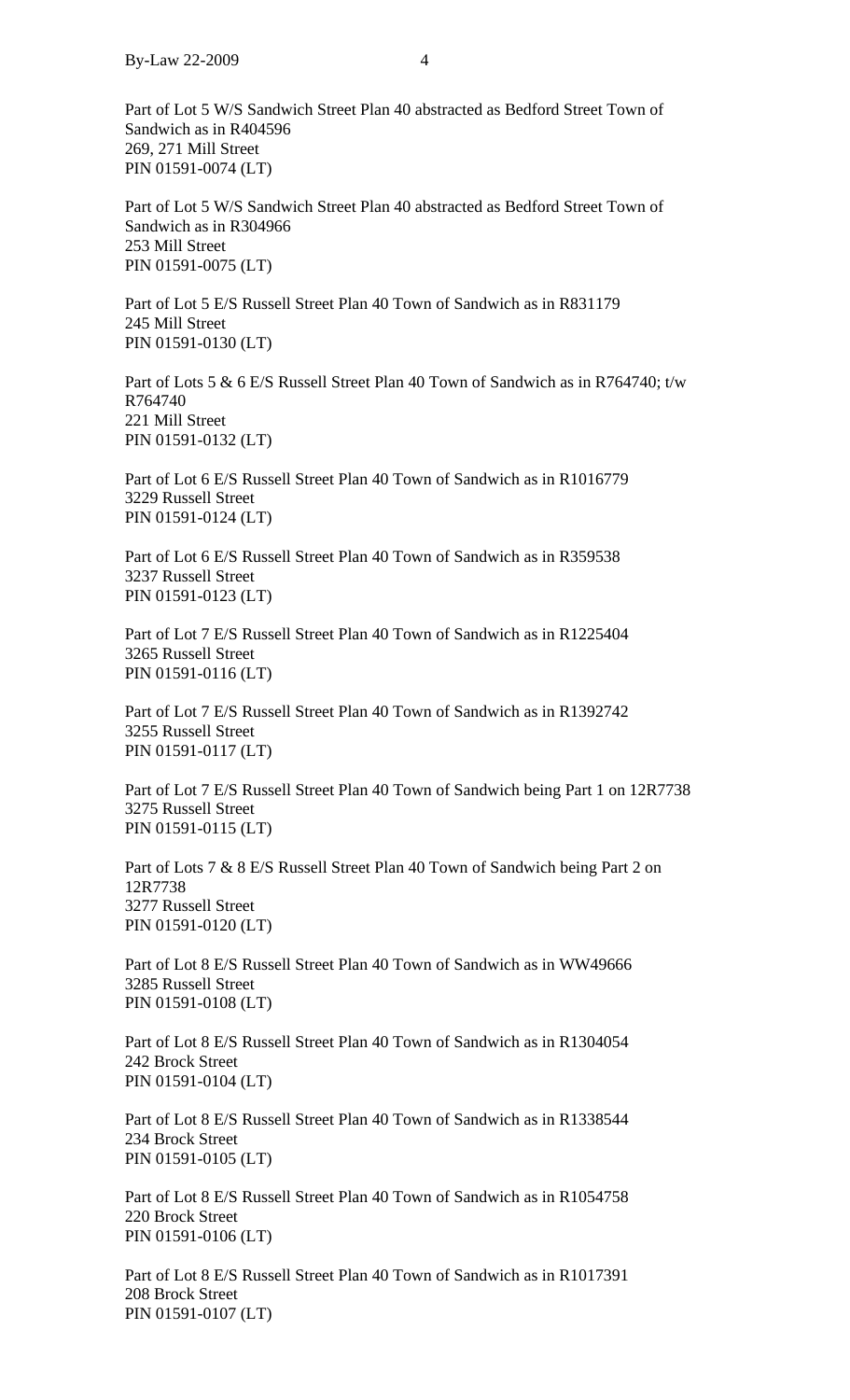Part of Lots 10 & 11 Plan 410 Town of Sandwich being Part 1 on 12R18473 3020 Sandwich Street PIN 01591-0266 (LT)

Part of Lot 5 W/S Russell Street, north of Mill Street Plan 40 (aka Water Lot 5 Plan 40); Part of Lot 6 W/S Russell Street, north of Mill Street Plan 40 (aka Water Lot 6 Plan 40); Part of Lot 7 W/S Russell Street, north of Mill Street Plan 40 (aka Water Lot 7 Plan 40); Part of Lot 8 W/S Russell Street, north of Mill Street Plan 40 (aka Water Lot 8 opposite town Lot 4 Plan 40); Part Water Lot in front of Lot 5 W/S Russell Street, north of Mill Street Plan 40; Part Water Lot in front of Lot 6 W/S Russell Street, north of Mill Street; Part Water Lot in front of Lot 7 W/S Russell Street, north of Mill Street; Part Water Lot in front of Lot 8 W/S Russell Street, north of Mill Street Town of Sandwich being Part 2 on 12R2778 90 Mill Street PIN 01591-0234 (LT)

Part of Lot 4 Plan 40 being Parts 1 to 3, and 5 on 12R6944 s/t Part 2 on 12R6944 in favour of Canadian Imperial Bank of Commerce & other entitled thereto as in R731924 no municipal address – Sandwich Street PIN 01591-0112 (LT)

Part of Lots 10 & 11 Plan 410 Town of Sandwich; Part of Water Lot in front of Lots 10 & 11 Plan 410 Town of Sandwich being Part 2 on 12R18473; s/t interest of the Crown no municipal address – Sandwich Street PIN 01591-0265 (LT)

Part of Lot 4 Plan 40 being Part 4 on 12R6944 t/w over Part 2 on 12R6944 as in R731924 3190 Sandwich Street PIN 01591-0113 (LT)

Part of Lot 3 W/S Sandwich Street Plan 40 abstracted as Bedford Street, Town of Sandwich as in R786556 & R478155 3158 Sandwich Street PIN 01591-0030 (LT)

Part of Lot 1 W/S Sandwich Street Plan 40 abstracted as Bedford Street, Town of Sandwich as in R270996 3118 Sandwich Street PIN 01591-0061 (LT)

Part of Lot 3 W/S Sandwich Street Plan 40 abstracted as Bedford Street, Town of Sandwich as in R527278 (firstly) 3150, 3152, 3154, 3156 Sandwich Street PIN 01591-0031 (R)

Lot 13 Plan 410 Town of Sandwich; Prince Lot Plan 41 abstracted as Indian Reserve Plan 41 Town of Sandwich; Part Chewett Street Plan 41 Town of Sandwich closed by R1008582; Part Water Lot in front of Lot 13 Plan 410 Town of Sandwich; Part Water Lot in front of Chewett Street Town of Sandwich; Part Water Lot Plan 41 Town of Sandwich no municipal address – Sandwich Street PIN 01591-0253 (R)

Lot 12 Plan 410 Town of Sandwich; Part Water Lot in front of Lot 12 Plan 410 Town of Sandwich as in R1319961; s/t interest of the Crown 3026 Sandwich Street PIN 01591-0227 (LT)

Part of Lots 3 & 4 Plan 41 Town of Sandwich as in R1049876 3072 Sandwich Street PIN 01591-0262 (LT)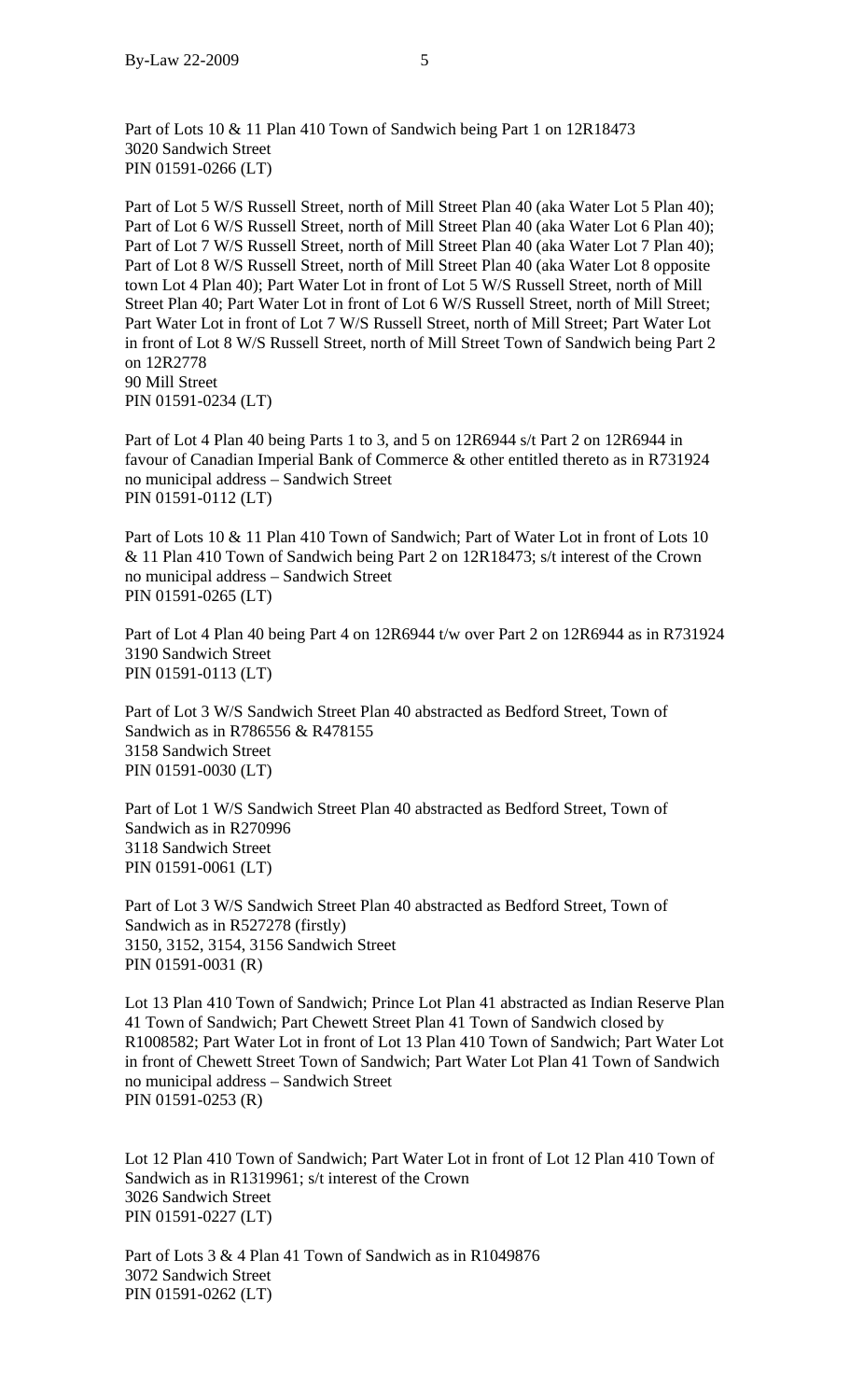Part of Lots 4 & 5 Plan 41 Town of Sandwich as in R1493334 s/t R1493334 3066 Sandwich Street PIN 01591-0261 (LT)

Part of Lot 5 Plan 41 Town of Sandwich as in R1288326; t/w R429948 3062, 3064 Sandwich Street PIN 01591-0047 (LT)

Part of Lots 4, 5, 6, 7 and 8 Plan 410 Town of Sandwich being Parts 3, 4, 5 & 7 to 20, on 12R13397 no municipal address – Riverside Drive West PIN 01591-0214 (LT)

Lot 9 W/S Sandwich Street Plan 40 abstracted as Bedford Street, Town of Sandwich; Lot 9 E/S Russell Street Plan 40 Town of Sandwich; Lot 10 E/S Russell Street Plan 40 Town of Sandwich; Lot 11 E/S Russell Street Plan 40 Town of Sandwich 3312 Sandwich Street 01591-0260 (R)

Lot 6 Plan 40 W/S Russell Street, south of Mill Street (aka Water Lot 6 Plan 40) Town of Sandwich; Lot 7 Plan 40 W/S Russell Street, south of Mill Street (aka Water Lot 7 Plan 40) Town of Sandwich; Water Lot in front of Lot 6 W/S Russell Street, south of Mill Street Plan 40 Town of Sandwich; Water Lot in front of Lot 7 W/S Russell Street, south of Mill Street Plan 40 Town of Sandwich no municipal address – Russell Street PIN 01591-0241 (R)

Lot 8 W/S Russell Street, south of Mill Street Plan 40 (aka Water Lot 8 Plan 40) Town of Sandwich; Part Water Lot 8 W/S Russell Street, south of Mill Street Plan 40 Town of Sandwich being Part 1 on 12R5767; s/t interest of the Crown 3294 Russell Street PIN 01591-0242 (LT)

Part Water Lot in front of Lot 8 W/S Russell Street, south of Mill Street Plan 40 Town of Sandwich as in R704674 except Part 1, 12R5767; s/t interest of the Crown; description may not be acceptable in future as in R704674 3296 Russell Street PIN 01591-0243 (LT)

Lot 2 W/S Sandwich Street Plan 40 abstracted as Bedford Street, Town of Sandwich 3128 – 3140 Sandwich Street PIN 01591-0059 (LT)

Part of Lot 9 E/S Russell Street Plan 40 Town of Sandwich as in R1261714 219 Brock Street PIN 01591-0134 (LT)

Part of Lot 8 W/S Sandwich Street Plan 40 abstracted as Bedford Street Town of Sandwich being Parts 3 & 4 Plan 12R11401 3294 Sandwich Street PIN 01591-0110 (LT)

Part of Lot 8 W/S Sandwich Street Plan 40 abstracted as Bedford Street Town of Sandwich being Parts 1 & 2 Plan 12R11401 3294 Sandwich Street PIN 01591-0111 (LT)

Part of Lot 7 W/S Sandwich Street Plan 40 abstracted as Bedford Street, Town of Sandwich as in R1008482 3262 Sandwich Street PIN 01591-0101 (LT)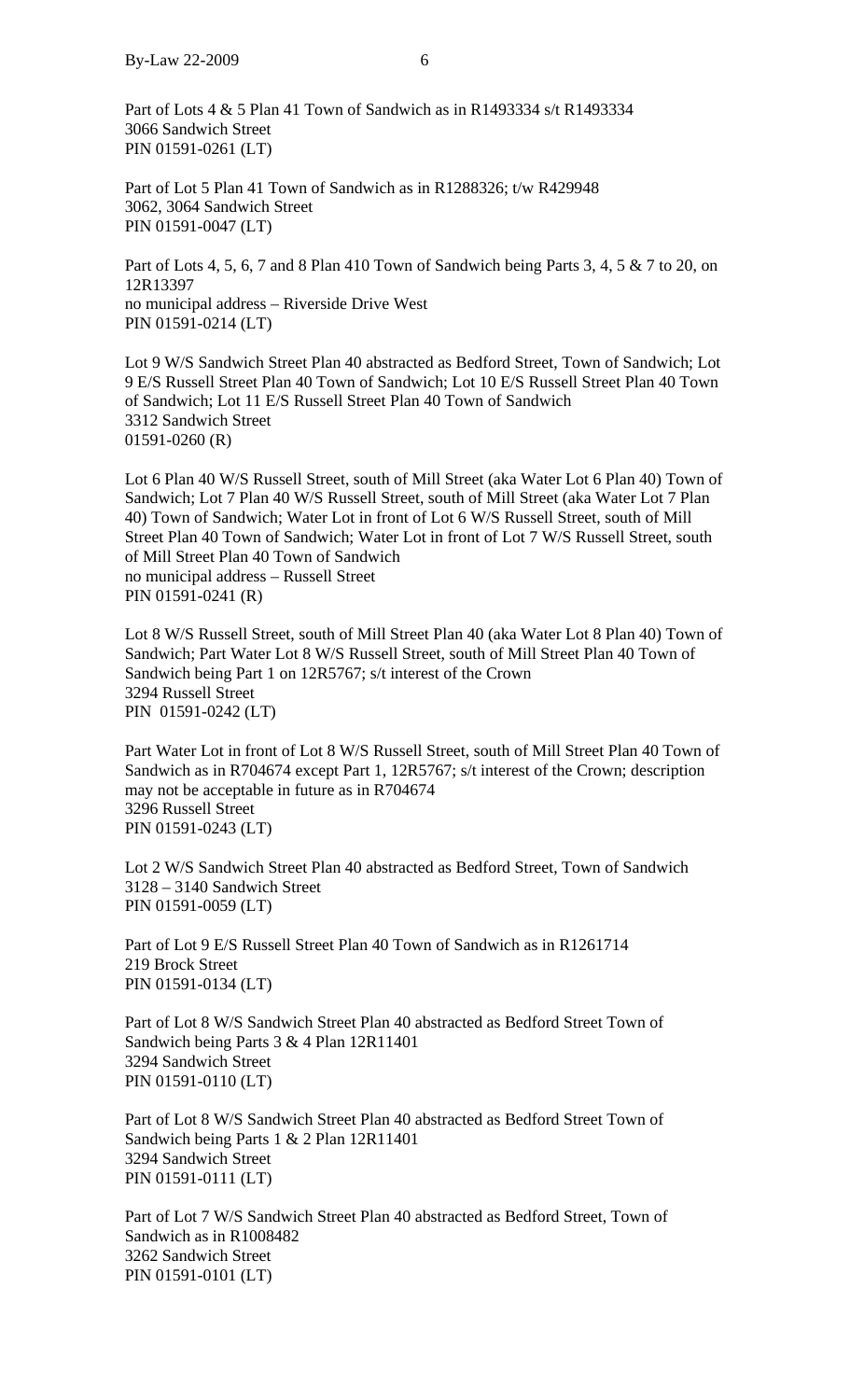Part of Lot 6 W/S Sandwich Street Plan 40 abstracted as Bedford Street, Town of Sandwich; Part of Lot 7 W/S Sandwich Street Plan 40 abstracted as Bedford Street Town of Sandwich as in R1308780; s/t interests in R1308780 3242 Sandwich Street PIN 01591-0103 (LT)

Part of Lot 6 W/S Sandwich Street Plan 40 abstracted as Bedford Street Town of Sandwich as in R1116392; t/w R1116392 3236, 3238 Sandwich Street PIN 01591-0077 (LT)

Part of Lots 5 & 6 W/S Sandwich Street Plan 40 abstracted as Bedford Street, Town of Sandwich as in R1083971; s/t R1083971 3230, 3232 Sandwich Street PIN 01591-0080 (LT)

Part of Lot 5 W/S Sandwich Street Plan 40 abstracted as Bedford Street, Town of Sandwich as in R1035470; t/w R1035470 3224, 3226, 3228 Sandwich Street PIN 01591-0070 (LT)

Part of Lot 5 W/S Sandwich Street Plan 40 abstracted as Bedford Street, Town of Sandwich as in R1482999; s/t R1482999 3216, 3218, 3220, 3222 Sandwich Street PIN 01591-0071 (LT)

Part of Lot 4 W/S Sandwich Street Plan 40 abstracted as Bedford Street, Town of Sandwich as in R1223849 3206, 3210, 3212, 3214 Sandwich Street PIN 01591-0072 (LT)

Part of Lot 5 W/S Sandwich Street Plan 40 abstracted as Bedford Street, Town of Sandwich as in 918618 3200, 3202, 3204 Sandwich Street PIN 01591-0073 (LT)

Part of Lot 2 E/S Sandwich Street abstracted as Bedford Street Plan 40, Town of Sandwich as in R876274 3141 Sandwich Street PIN 01236-0387 (LT)

Part of Lot 3 E/S Sandwich Street abstracted as Bedford Street Plan 40 Town of Sandwich as in R1080571 3173 Sandwich Street PIN 01236-0239 (LT)

Part of Lot 3 E/S Sandwich Street abstracted as Bedford Street Plan 40 Town of Sandwich as in R1361558 (secondly) 3165 Sandwich Street PIN 01236-0240 (LT)

Part of Lot 3 E/S Sandwich Street abstracted as Bedford Street Plan 40 Town of Sandwich as in R1095272 3155 Sandwich Street PIN 01236-0241 (LT)

Lot 7 E/S Sandwich Street abstracted as Bedford Street Plan 40 Town of Sandwich except R875834, R969714 & R961720 378 Brock Street PIN 01236-0274 (R)

Part of Lots 3 & 4 E/S Sandwich Street abstracted as Bedford Street Plan 40, Town of Sandwich as in R1436714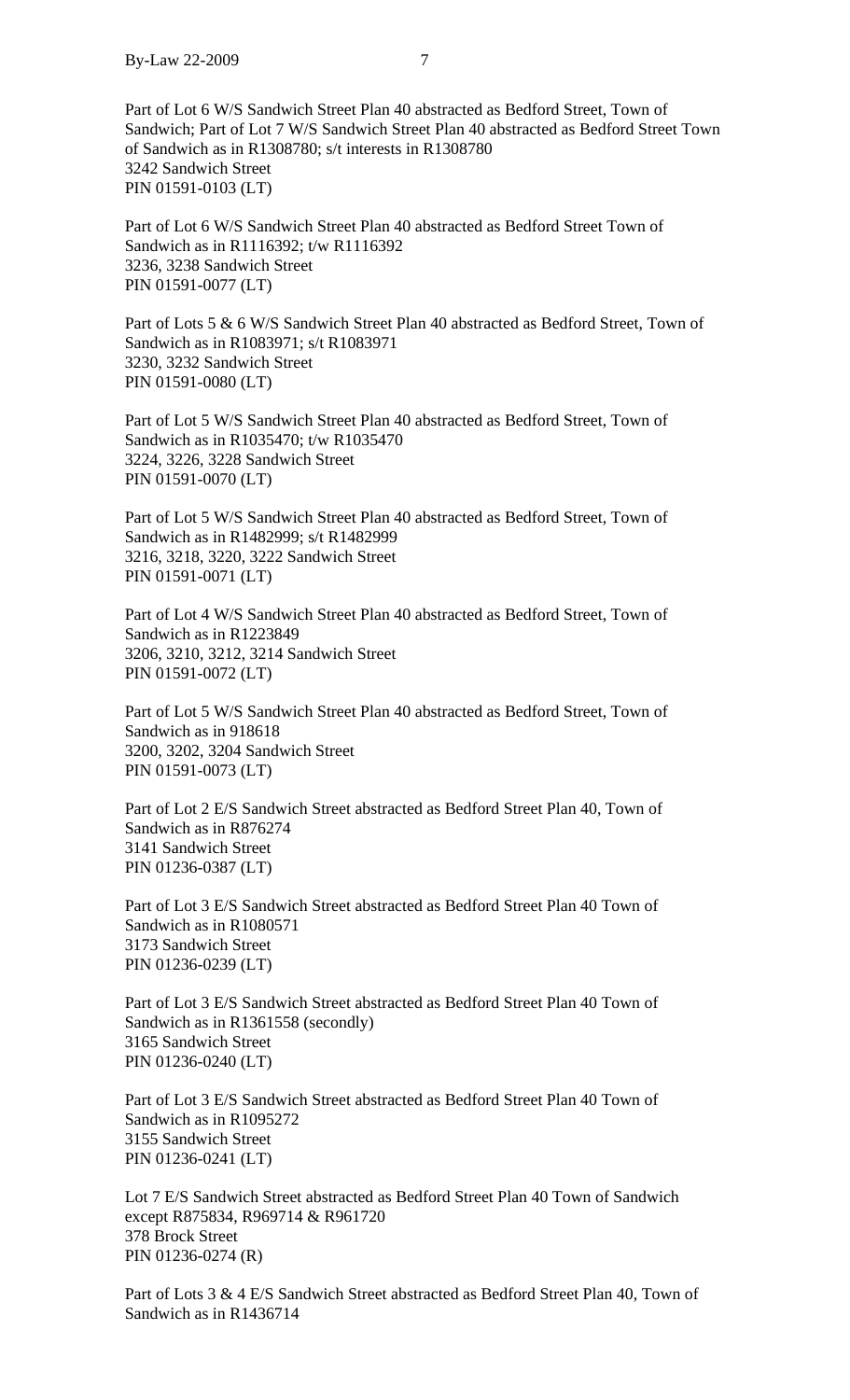no municipal address – Mill Street, 3187 Sandwich Street, 3185 Sandwich Street PIN 01236-0272 (LT)

Part of Lot 4 W/S Peter Street Plan 40 Town of Sandwich as in R1450511 354 Mill Street PIN 01236-0203 (LT)

Part of Lots 7 & 8 E/S Sandwich Street abstracted as Bedford Street Plan 40 Town of Sandwich as in R875834 3277 Sandwich Street PIN 01236-0226 (LT)

Part of Lot 7 E/S Sandwich Street abstracted as Bedford Street Plan 40 Town of Sandwich as in R969714 3261 Sandwich Street PIN 01236-0206 (LT)

Part of Lot 7 E/S Sandwich Street abstracted as Bedford Street Plan 40 Town of Sandwich as in R961720 3255 Sandwich Street PIN 01236-0207 (LT)

Part of Lot 5 E/S Sandwich Street abstracted as Bedford Street, Town of Sandwich as in R1383562 (secondly); Part of Lot 5 W/S Peter Street Plan 40 Town of Sandwich being Part 1 on 12R1079; s/t R573048 3211 – 3225 Sandwich Street PIN 01236-0211 (LT)

Part of Lot 5 E/S Sandwich Street abstracted as Bedford Street Plan 40 Town of Sandwich as in TS4358 except R492624 3201 Sandwich Street PIN 01236-0212 (LT)

Part of Lot 6 E/S Sandwich Street abstracted as Bedford Street Plan 40 Town of Sandwich as in R1281784; s/t interest in R1405452 3249 Sandwich Street PIN 01236-0208 (LT)

Part of Lot 6 E/S Sandwich Street abstracted as Bedford Street Plan 40 Town of Sandwich as in R1291341 3243 Sandwich Street PIN 01236-0209 (LT)

Part of Lot 6 E/S Sandwich Street abstracted as Bedford Street Plan 40 Town of Sandwich as in R1015093, R1015094 & R1015095 3229 Sandwich Street PIN 01236-0210 (LT)

Part of Lot 5 W/S Peter Street Plan 40 Town of Sandwich as in R1118579, TS23234, TS6704, TS6490 & TS1711; description may not be acceptable in the future 351, 363 Mill Street PIN 01236-0213 (LT)

Part of Lot 3 E/S Sandwich Street abstracted as Bedford Street Plan 40 Town of Sandwich as in R1278512 3193 Sandwich Street PIN 01236-0237 (LT)

Part of Lot 1 Plan 571 Town of Sandwich; Part of Lot 1 E/S Sandwich Street abstracted as Bedford Street Plan 40 Town of Sandwich; Part of Lot 2 E/S Sandwich Street abstracted as Bedford Street Plan 40 Town of Sandwich as in R1071667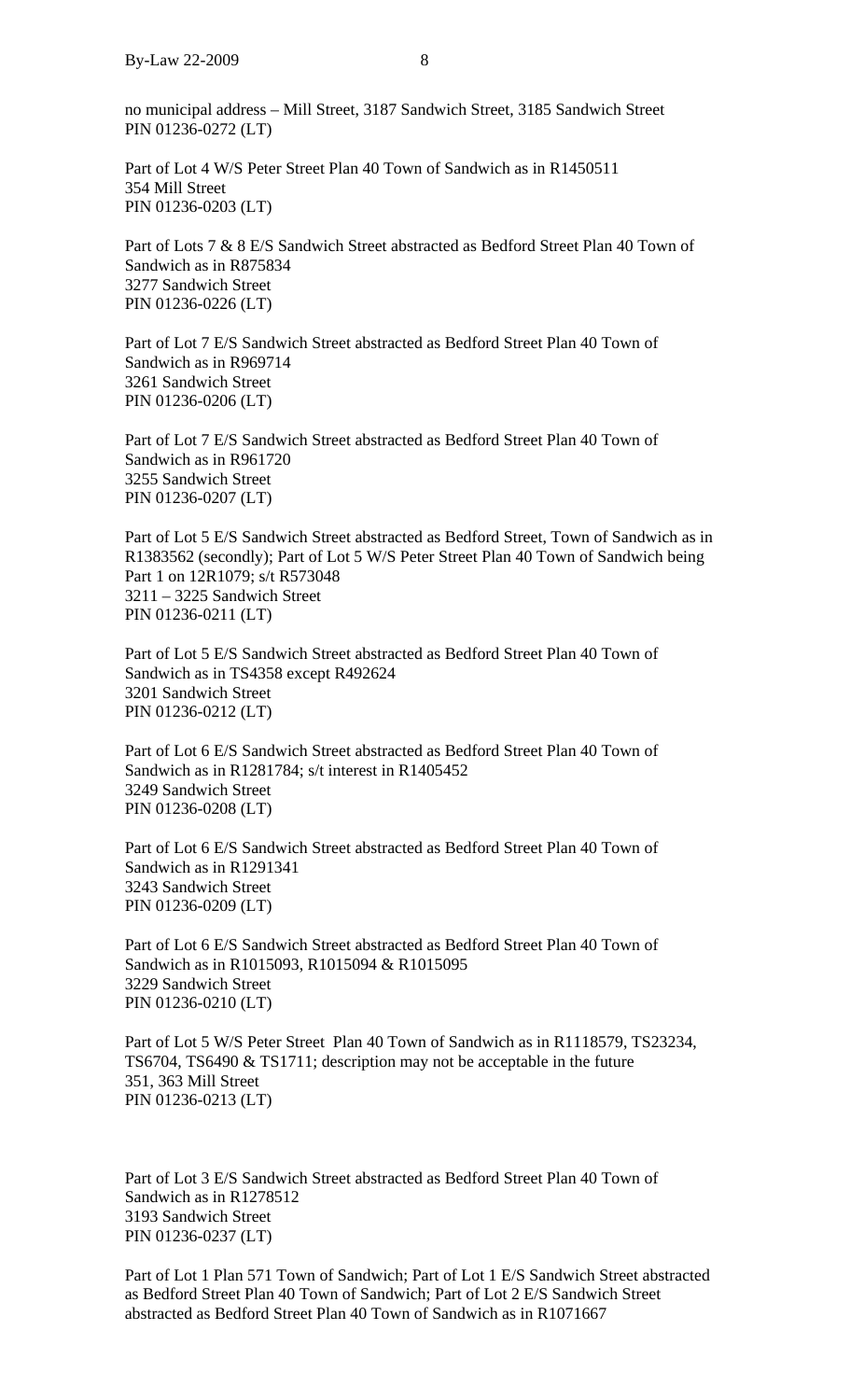3125 Sandwich Street PIN 01236-0243 (LT)

Lot 2 Plan 571 Town of Sandwich 3111 Sandwich Street PIN 01236-0002 (LT)

Lot 4 Plan 571 Town of Sandwich; Part of Lot 1 Plan 571 Town of Sandwich as in R939579 335 Detroit Street PIN 012236-0244 (LT)

Lot 3 Plan 571 Town of Sandwich 315 Detroit PIN 01236-0003 (LT)

Lot 5 Plan 571 Town of Sandwich 347 Detroit PIN 01236-0005 (LT)

Part of Lot 10 E/S Sandwich Street abstracted as Bedford Street Plan 40 Town of Sandwich as in R1349851 3329 Sandwich Street PIN 01253-0323 (LT)

Lot 9 E/S Sandwich Street abstracted as Bedford Street Plan 40 Town of Sandwich; Part of Lot 10 E/S Sandwich Street abstracted as Bedford Street Plan 40 Town of Sandwich as in R142923 & R142924; Lot 9 W/S Peter Street Plan 40 Sandwich Street abstracted as Bedford Street Plan 40 Town of Sandwich; Lot 10 W/S Peter Street Plan 40 Sandwich Street abstracted as Bedford Street Plan 40 Town of Sandwich except R1372099 3305 Sandwich Street PIN 01253-0327 (LT)

Part of Lot 10 E/S Sandwich Street abstracted as Bedford Street Plan 40 Town of Sandwich as in R1297063 3341 Sandwich Street PIN 01253-0321 (LT)

Lot 18 Plan 1006 Town of Sandwich 471 Rosedale Avenue PIN 01235-0305 (LT)

Lot 19 Plan 1006 Town of Sandwich 467 Rosedale Avenue PIN 01235-0304 (LT)

Lot 18 Plan 982 Town of Sandwich; Part of Lot 19 Town of Sandwich as in R990321 2904 Donnelly Street PIN 01235-0213 (LT) Lot 17 Plan 982 Town of Sandwich 477 Indian Road PIN 01235-0215 (LT)

Lot 20 Plan 1006 Town of Sandwich 461 Rosedale Avenue PIN 01235-0303 (LT)

Lot 25 Plan 982 Town of Sandwich 472 Rosedale Avenue PIN 01235-0242 (LT)

Lot 24 Plan 982 Town of Sandwich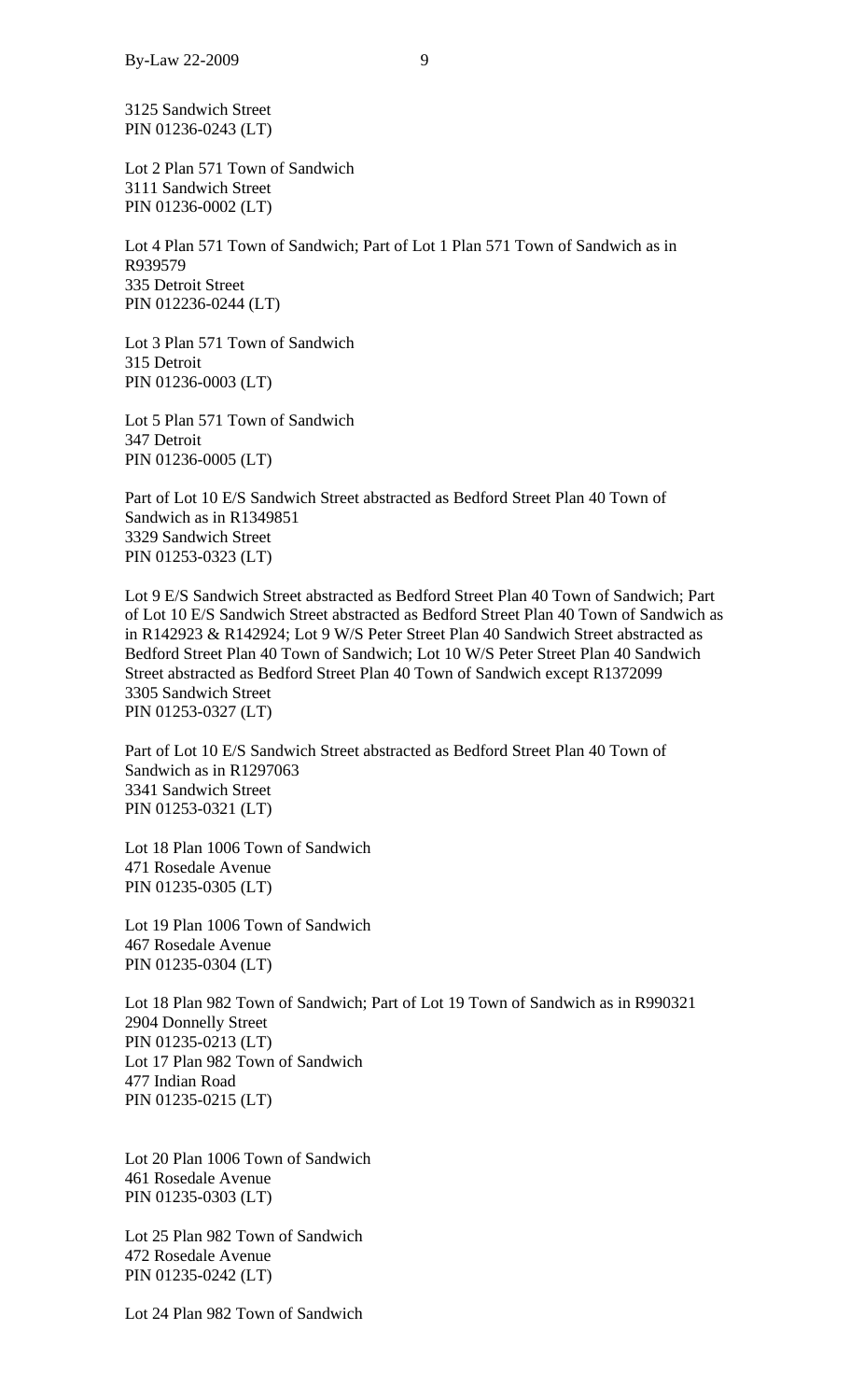478 Rosedale Avenue PIN 01235-0243 (LT)

Lot 23 Plan 982 Town of Sandwich 2984 Donnelly Street PIN 01235-0244 (LT)

Lot 22 Plan 982 Town of Sandwich 2968 Donnelly Street PIN 01235-0245 (LT)

Lot 21 Plan 982 Town of Sandwich 2956 Donnelly Street PIN 01235-0246 (LT)

Lot 20 Plan 982 Town of Sandwich; Part of Lot 19 Plan 982 Town of Sandwich as in R1174694 2930 Donnelly Street PIN 01235-0214 (R)

Lot 22 Plan 1073 Town of Sandwich; Part of Lot 21 Plan 1073 Town of Sandwich as in R1128381 3055 Alexander Avenue PIN 01235-0273 (LT)

Lot 5 Plan 1012 Town of Sandwich 3064 Peter Street PIN 01235-0044 (LT)

Lot 44 Plan 888 Town of Sandwich 2950 Peter Street PIN 01235-0096 (LT)

Lot 6 Plan 1012 Town of Sandwich 3058 Peter Street PIN 01235-0045 (LT)

Lot 7 Plan 1012 Town of Sandwich 3050 Peter Street PIN 01235-0046 (LT)

Lots 23 & 24 Plan 1073 Town of Sandwich 3069 Alexander Avenue PIN 01235-0271 (LT)

Lot 25 Plan 1073 Town of Sandwich 3069 Alexander Avenue PIN 01235-0013 (LT)

Lot 26 Plan 1073 Town of Sandwich, Part of Lots 27 & 28 Plan 1073 Town of Sandwich as in R1340186 3077 Alexander Avenue PIN 01235-0293 (LT) Part of Lots 27 & 28 Plan 1073 Town of Sandwich as in R860974 3095 Alexander Avenue PIN 01235-0292 (LT)

Lot 1 Plan 1012 Town of Sandwich 374 Detroit Street PIN 01235-0040 (LT)

Lot 4 Plan 1012 Town of Sandwich 3066 Peter Street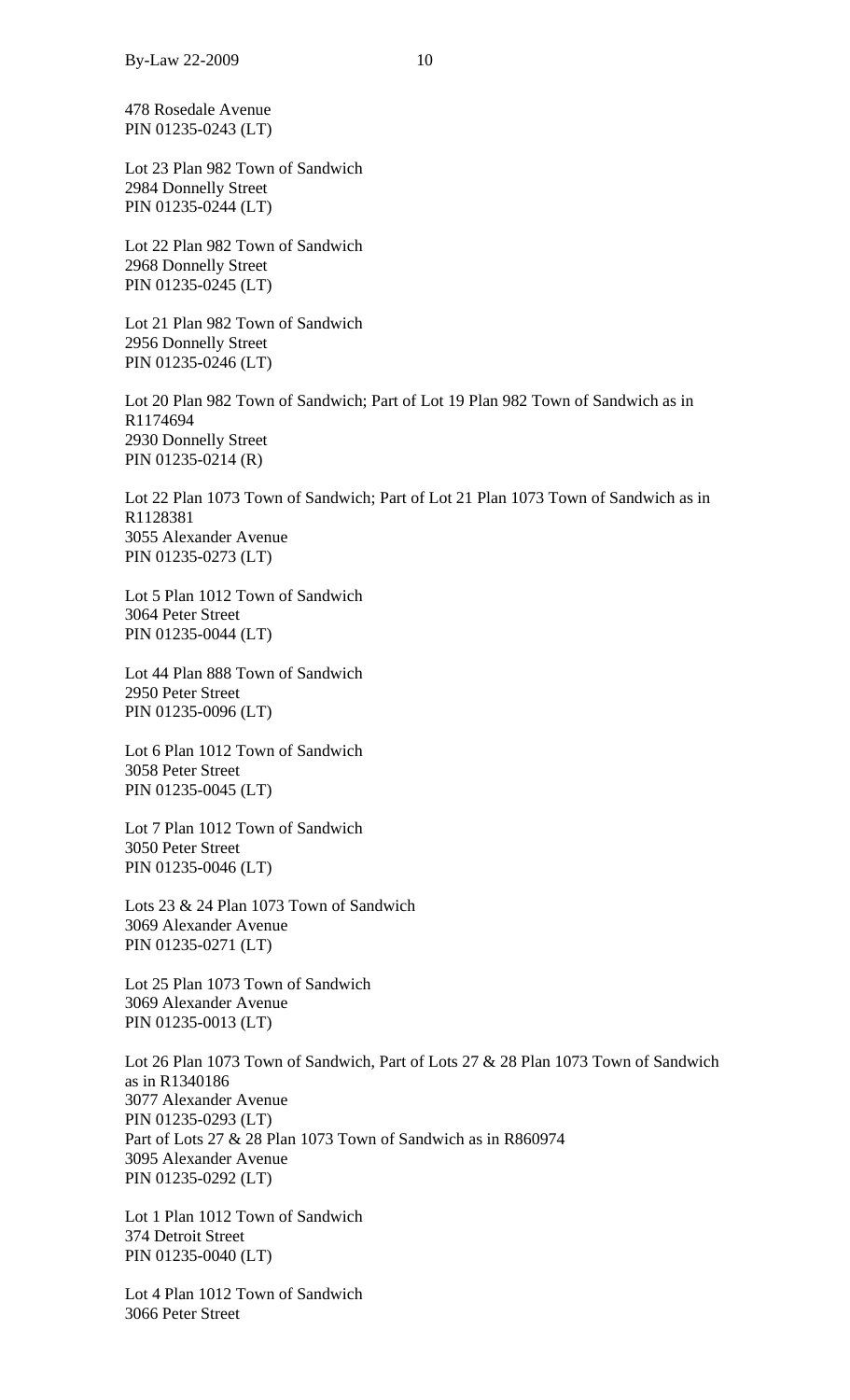PIN 01235-0043 (LT)

Lots 8 & 9 Plan 1012 Town of Sandwich 3034 Peter Street PIN 01235-0276 (LT)

Lot 10 Plan 1012 Town of Sandwich; s/t R539147 3024 Peter Street PIN 01235-0049 (LT)

Lot 11 Plan 1012 Town of Sandwich 3016 Peter Street PIN 01235-0050 (LT)

Lot 13 Plan 1073 Town of Sandwich; Part of Lot 14 Plan 1073 Town of Sandwich as in R1247916 395 Rosedale Avenue PIN 01235-0280 (LT)

Lot 4 Plan 1006 Town of Sandwich 3051 Peter Street PIN 01235-0288 (LT)

Lot 5 Plan 1006 Town of Sandwich 3063 Peter Street PIN 01235-0287 (LT)

Part of Lot 21 Plan 1006 Town of Sandwich as in R1300507 451 Rosedale Avenue PIN 01235-0302 (LT)

Part of Lot 22 Plan 1006 Town of Sandwich as in R1065545 441 Rosedale Avenue PIN 01235-0300 (LT)

Part of Lot 2 Plan 1006 Town of Sandwich as in R1295931 435 Rosedale Avenue PIN 01235-0298 (LT)

Part of Lot 2 Plan 1006 Town of Sandwich as in R729448 3033 Peter Street PIN 01235-0297 (LT)

Lot 1 Plan 1006 Town of Sandwich 3017 Peter Street PIN 01235-0290 (LT)

Lot 16 Plan 840 Town of Sandwich 2856 Donnelly Street PIN 01235-0126 (LT)

Part of Lot 21 Plan 1006 Town of Sandwich as in R1217284 (firstly); Part of Lot 22 Plan 1006 Town of Sandwich as in R1217284 (secondly) 447 Rosedale Avenue PIN 01235-0301 (LT)

Lot 15 Plan 840 Town of Sandwich 2874 Donnelly Street PIN 01235-0125 (LT)

Lot 14 Plan 840 Town of Sandwich 490 Indian PIN 01235-0124 (LT)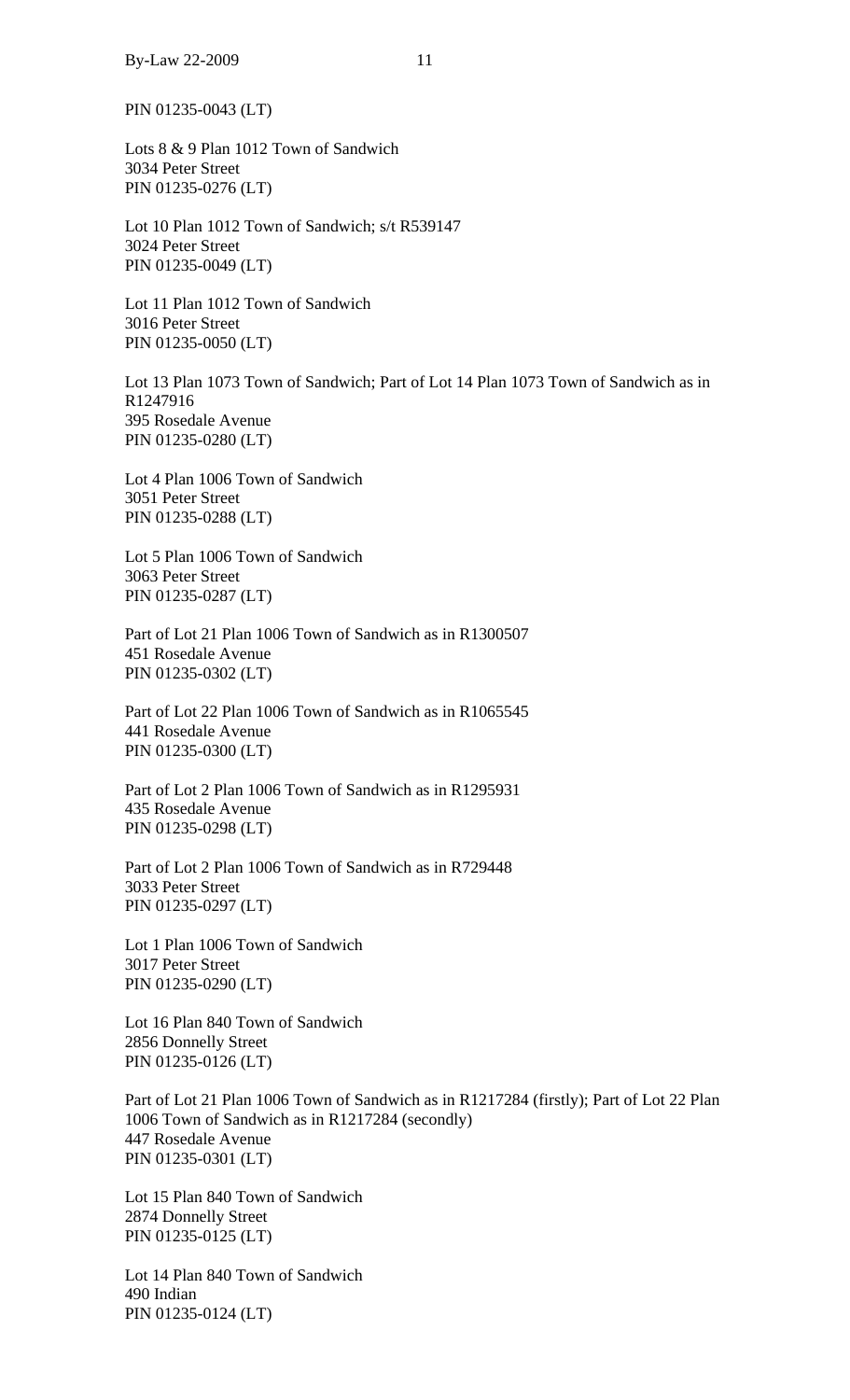Lot 13 Plan 840 Town of Sandwich 474 Indian Road PIN 01235-0123 (LT)

Lot 12 Plan 840 Town of Sandwich 470 Indian Road PIN 01235-0122 (LT)

Lot 22 Plan 888 Town of Sandwich 331 Indian Road PIN 01235-0074 (LT)

Lot 23 Plan 888 Town of Sandwich 325 Indian Road PIN 01235-0075 (LT)

Lot 14 Plan 887 Town of Sandwich; Part Alley Plan 887 Town of Sandwich closed by R695692 as in R1393415 s/t R695692 340 Indian Road PIN 01235-0349 (LT)

Lot 4 Plan 888 Town of Sandwich; Part of Lot 3 Plan 888 Town of Sandwich as in R1183051 364 Indian Road PIN 01235-0319 (LT)

Lot 16 Plan 887 Town of Sandwich; Part Alley Plan 887 Town of Sandwich closed by R695692 as in R1381937, R1395460; s/t R723509E 332 Indian Road PIN 01235-0350 (LT)

Lot 7 Plan 888 Town of Sandwich 2858 Peter Street PIN 01235-0059 (LT)

Lot 8 Plan 888 Town of Sandwich 2874 Peter Street PIN 01235-0060 (LT)

Part of Lot 9 Plan 888 Town of Sandwich as in R1010810 394 Indian Road PIN 01235-0249 (LT)

Part of Lot 9 Plan 888 Town of Sandwich as in R1328891 388 Indian Road PIN 01235-0248 (LT)

Lots 5 & 6 Plan 888 Town of Sandwich 372 Indian Road PIN 01235-0250 (LT)

Lot 17 Plan 887 Town of Sandwich 326 Indian Road PIN 01235-0108 (LT)

Alley Plan 887 Town of Sandwich closed by R695692 abutting Lot 17 Plan 877 s/t R695692 PIN 01235-0334 (LT)

Part of Lots 2 & 3 888 Town of Sandwich as in R1319121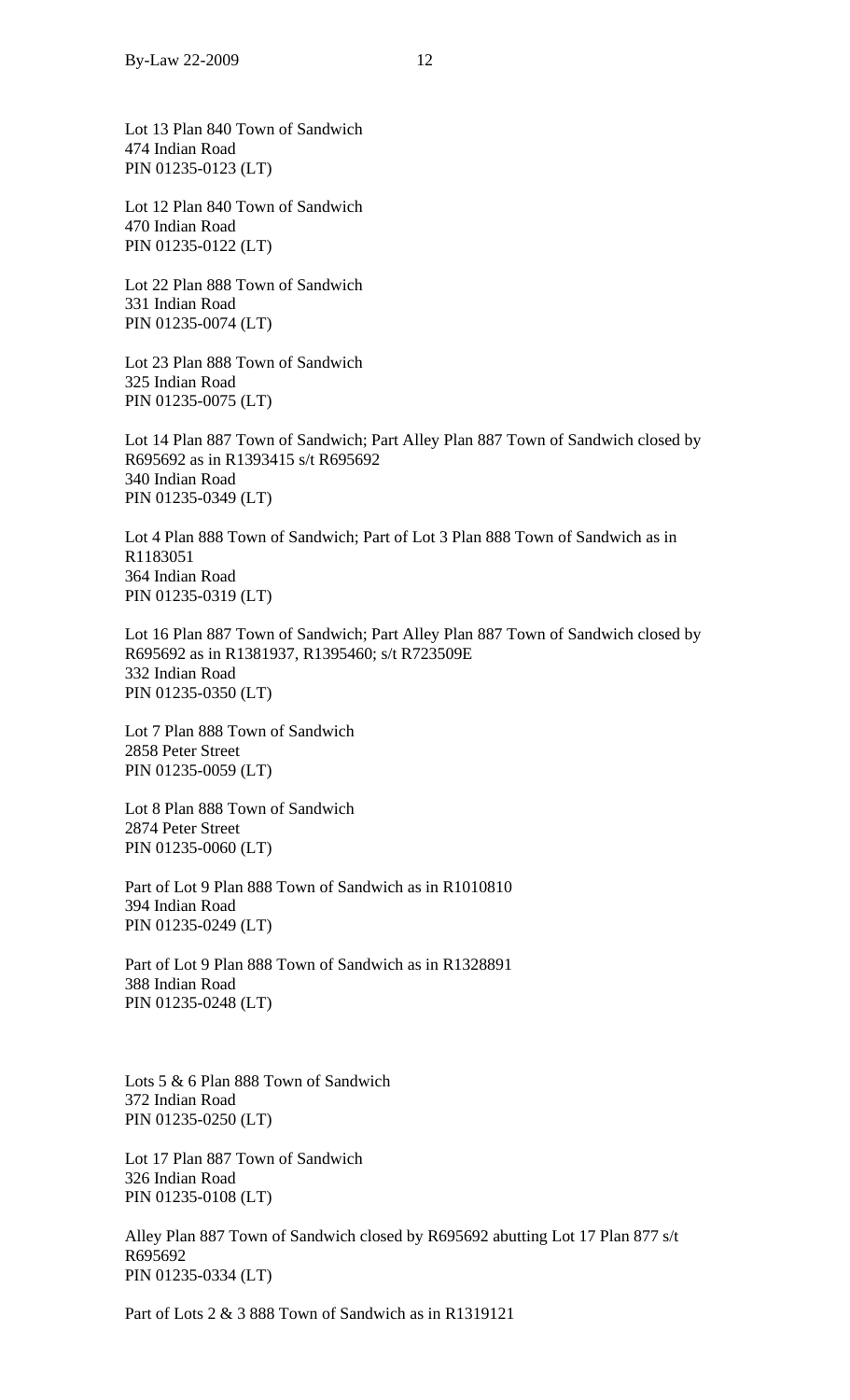358 Indian Road PIN 01235-0318 (LT)

Lot 1 Plan 888 Town of Sandwich; Part of Lot 2 Plan 888 Town of Sandwich as in R1257596 352 Indian Road PIN 01235-0317 (LT)

Lot 13 Plan 887 Town of Sandwich; Part Alley Plan 887 Town of Sandwich closed by R695692 as in R1377786; s/t R723591E 346 Indian Road PIN 01235-0348 (LT)

Lot 15 Plan 887 Town of Sandwich; Part Alley Plan 887 Town of Sandwich (closed by R695692) as in R1282144; s/t R695692 336 Indian Road PIN 01235-0347 (LT)

Lot 3 Plan 887 Town of Sandwich; Part of Lot 2 Plan 887 Town of Sandwich; Part Alley Plan 887 Town of Sandwich closed by R695692 being Part 2 on 12R10282 2879 University Avenue West PIN 01235-0339 (LT)

Lot 1 Plan 887 Town of Sandwich; Part of Lot 2 Plan 887 Town of Sandwich; Part Alley Plan 887 Town of Sandwich closed by R695692 being Part 1 on 12R10282 2891 University Avenue West PIN 01235-0340 (LT)

Lot 18 Plan 887 Town of Sandwich; Part Alley Plan 887 Town of Sandwich closed by R695692 as in R1307416 322 Indian Road PIN 01235-0341 (R)

Lot 2 Plan 1012 Town of Sandwich 384 Detroit PIN 01235-0041 (LT)

Lot 3 Plan 1012 Town of Sandwich; s/t Vendor's Lien in R343299 3090 Peter Street PIN 01235-0042 (LT)

Lot 6 Pan 1006 Town of Sandwich 3073 Peter Street PIN 01235-0286 (LT)

Lot 7 Plan 1006 Town of Sandwich 3007 Peter Street PIN 01235-0285 (LT)

Lot 8 Plan 1006 Town of Sandwich 3087 Peter Street PIN 01235-0284 (LT)

Lot 9 Plan 1006 Town of Sandwich 3095 Peter Street PIN 01235-0283 (LT)

Lots10 & 11 1006 Town of Sandwich 436 Detroit Street PIN 01235-0313 (LT)

Lot 12 Plan 1006 Town of Sandwich 444 Detroit Street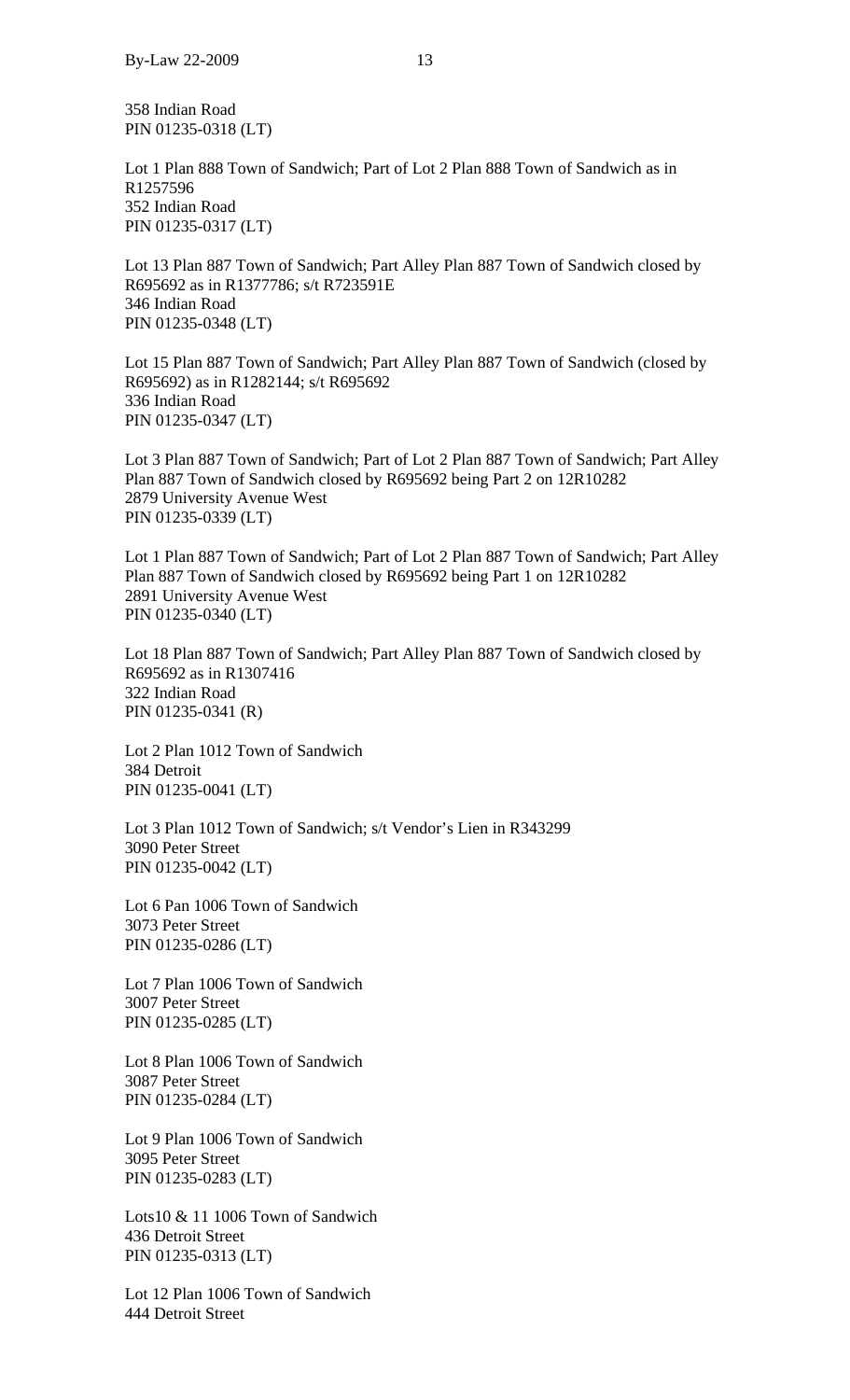PIN 01235-0312 (LT)

Lot 17 Plan 1006 Town of Sandwich; Part of Lot 13 Plan 1006 Town of Sandwich as in R219127 456 Detroit Street PIN 01235-0310 (LT)

Part of Lot 13 Plan 1006 Town of Sandwich as in R1041861 466 Detroit Street PIN 01235-0308 (LT)

Lot 14 Plan 1006 Town of Sandwich 3010 Donnelly Street PIN 01235-0311 (LT)

Lot 15 Plan 1006 Town of Sandwich 495 Rosedale Avenue PIN 01235-0307 (LT)

Part of Lots 29 & 30 Plan 888 Town of Sandwich as in R1001601 2977 University Avenue West PIN 01235-0373 (LT)

Part of Lots 29, 30 & 31 Plan 888 Town of Sandwich 318, 320 Rosedale Avenue PIN 01235-0267 (LT)

Lot 3 Plan 1006 Town of Sandwich 3045 Peter Street PIN 01235-0289 (LT)

Lot 36 Plan 1073 Town of Sandwich 3062 Alexander PIN 01235-0024 (LT)

Lot 37 Plan 1073 Town of Sandwich 3056 Alexander PIN 01235-0025 (LT)

Lot 38 Plan 1073 Town of Sandwich 3050 Alexander PIN 01235-0026 (LT)

Lot 12 Plan 1012 Town of Sandwich; Part of Lot 18 Plan 1073 Town of Sandwich being Part 3 on 12R7344 3008 Peter Street PIN 01235-0281 (LT)

Lots 34 & 35 Plan 1073 Town of Sandwich; Part of Lot 33 Plan 1073 Town of Sandwich as in R1165854 3072 Alexander PIN 01235-0324 (LT)

Lot 40 Plan 1073 Town of Sandwich; Part of Lot 41 Plan 1073 Town of Sandwich as in R1355958 3038 Alexander PIN 01235-0296 (LT)

Lot 42 Plan 1073 Town of Sandwich; Part of Lot 41 Plan 1073 Town of Sandwich as in R700730 3028 Alexander PIN 01235-0295 (LT)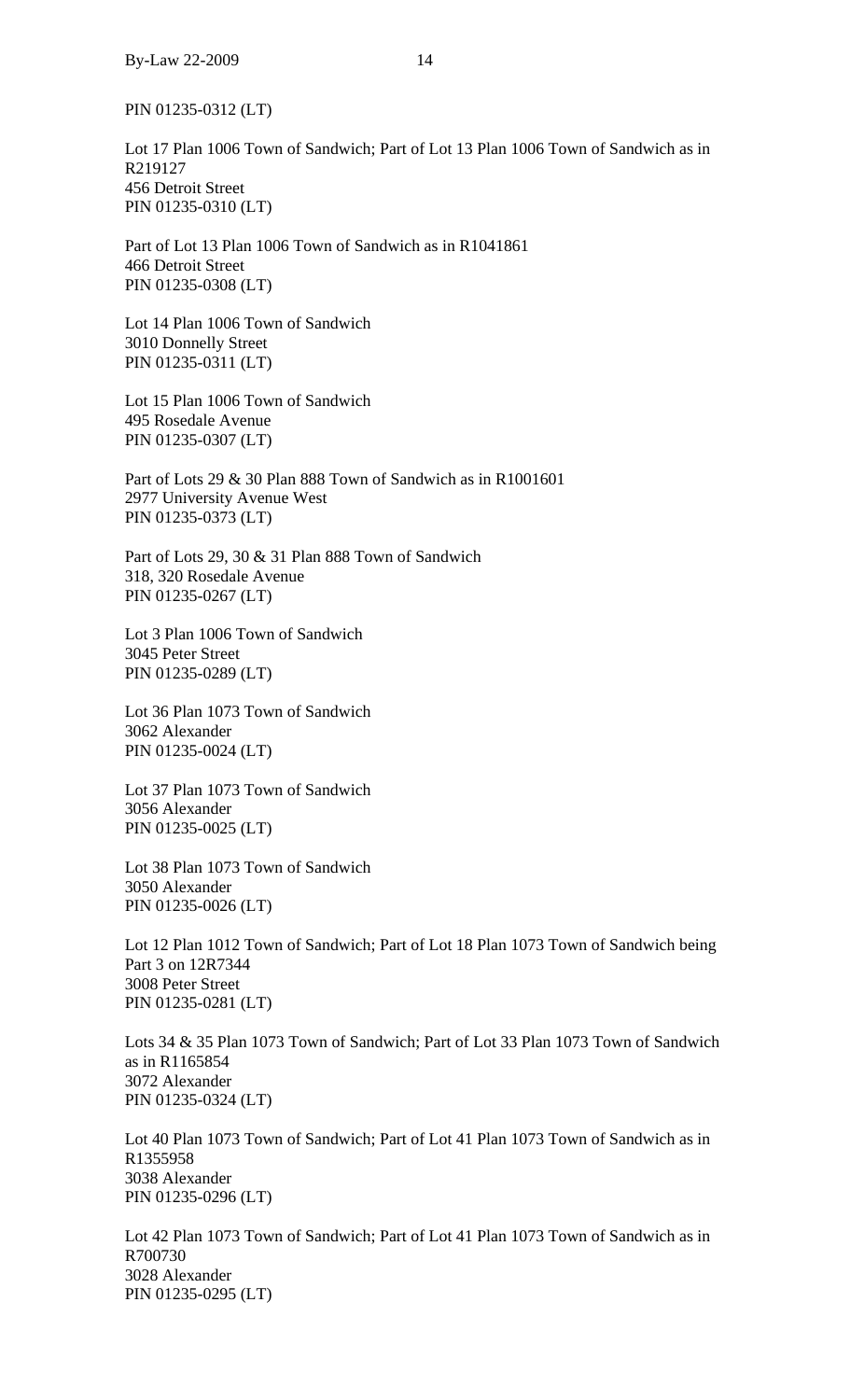Lot 39 Plan 1073 Town of Sandwich 3046 Alexander PIN 01235-0027 (LT)

Lots 43 & 44 Plan 1073 Town of Sandwich 3022 Alexander PIN 01235-0270 (LT)

Lot 45 Plan 1073 Town of Sandwich; s/t R1197499 3006 Alexander PIN 01235-0033 (LT)

Lot 46 Plan 1073 Town of Sandwich; t/w R1197499 357 Rosedale Avenue PIN 01235-0034 (LT)

Lot 47 Plan 1073 Town of Sandwich 349 Rosedale Avenue PIN 01235-0035 (LT)

Lot 48 Plan 1073 Town of Sandwich 345 Rosedale Avenue PIN 01235-0036 (LT)

Lot 43 Plan 1073 Town of Sandwich 339 Rosedale Avenue PIN 01235-0037 (LT)

Lot 50 Plan 1073 Town of Sandwich 335 Rosedale Avenue PIN 01235-0038 (LT)

Lot 16 Plan 1073 Town of Sandwich 377 Rosedale Avenue PIN 01235-0004 (LT)

Part Indian Reserve Plan 40 Town of Sandwich abstracted as Indian Reserve Plan 41 as in R251721 3015 Sandwich Street PIN 01235-0330 (LT)

Lot 15 Plan 1073 Town of Sandwich; Part of Lot 14 Plan 1073 Town of Sandwich a in R1149863 385 Rosedale Avenue PIN 01235-0279 (LT)

Lot 17 Plan 1073 Town of Sandwich; Part of Lot 18 Plan 1073 Town of Sandwich being Part 1 on 12R7344 3029 Alexander PIN 01235-0278 (LT)

Part of Lots 20 & 21 Plan 1073 Town of Sandwich as in R1456828 3049 Alexander PIN 01235-0274 (LT)

Lot 11 Plan 840 Town of Sandwich 464 Indian Road PIN 01235-0121

Lot 10 Plan 840 Town of Sandwich 458 Indian Road PIN 01235-0120 (LT)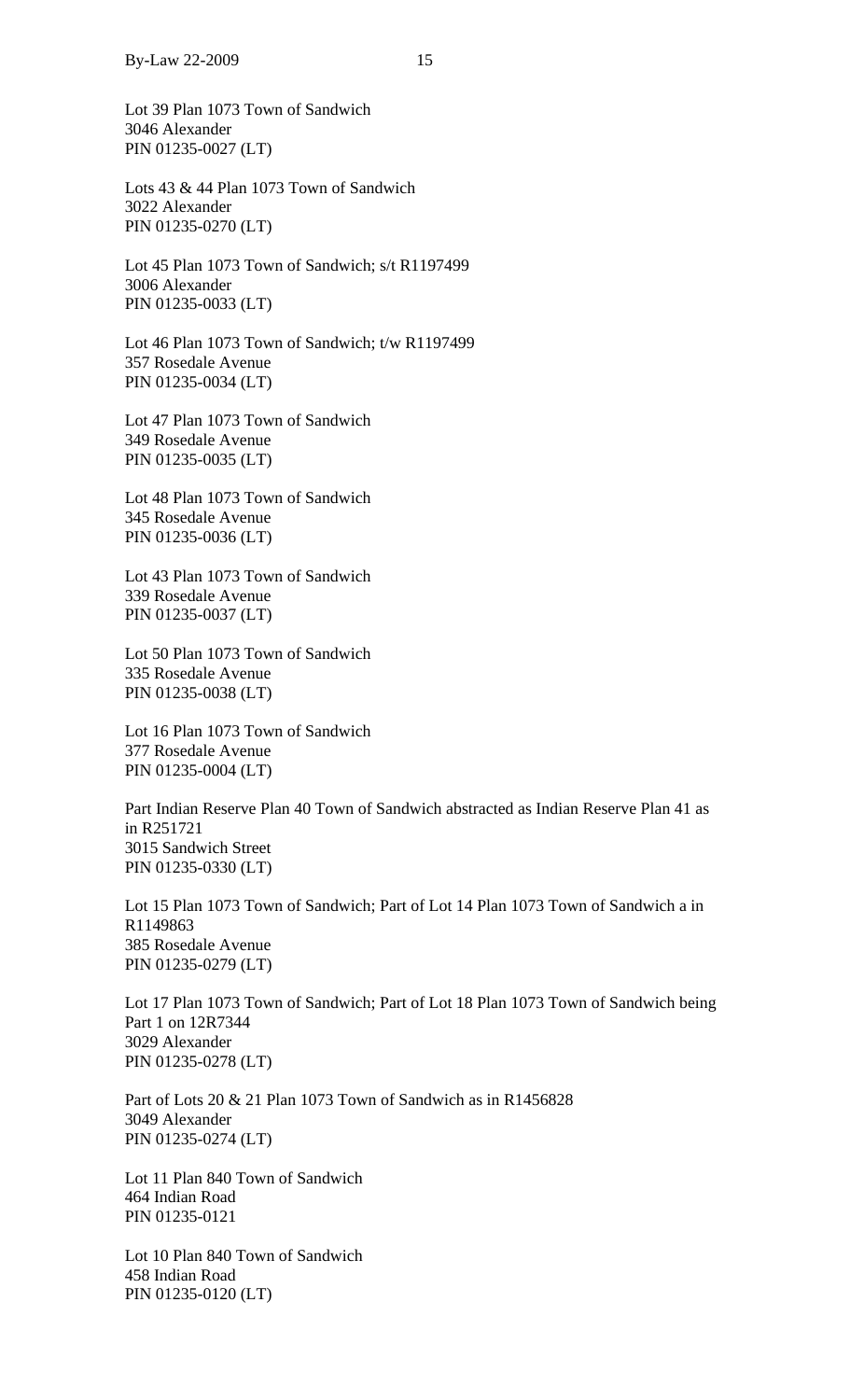Lot 9 Plan 840 Town of Sandwich 452 Indian Road PIN 01235-0119 (LT)

Lot 8 Plan 840 Town of Sandwich 446 Indian Road PIN 01235-0118 (LT)

Lot 7 Plan 840 Town of Sandwich 440 Indian Road PIN 01235-0117 (LT)

Lot 6 Plan 840 Town of Sandwich 434 Indian Road PIN 01235-0116 (LT)

Part of Lot 5 Plan 840 Town of Sandwich as in R241030 428 Indian Road PIN 01235-0211 (LT)

Lot 4 Plan 840 Town of Sandwich; Part of Lot 5 Plan 840 Town of Sandwich as in R1161500 420 Indian Road PIN 01235-0210 (LT)

Lot 32 Plan 982 Town of Sandwich 430 Rosedale Avenue PIN 01235-0236 (LT)

Lots30 & 31 Plan 982 Town of Sandwich 436 Rosedale Avenue PIN 01235-0237 (LT)

Lot 29 Plan 982 Town of Sandwich 448 Rosedale Avenue PIN 01235-0238 (LT)

Lot 28 Plan 982 Town of Sandwich 454 Rosedale Avenue PIN 01235-0239 (LT)

Lot 27 Plan 982 Town of Sandwich 462 Rosedale Avenue PIN 01235-0241 (LT)

Lot 33 Plan 982 Town of Sandwich 416 Rosedale Avenue PIN 01235-0235 (LT)

Lot 26 Plan 982 Town of Sandwich 468 Rosedale Avenue PIN 01235-0269 (LT)

Lots 1, 2 & 3 Plan 840 Town of Sandwich 408 Indian Road PIN 01235-0208 (LT)

Lot 16 Plan 982 Town of Sandwich 473 Indian Road PIN 01235-0216 (LT)

Lot 15 Plan 982 Town of Sandwich 469 Indian Road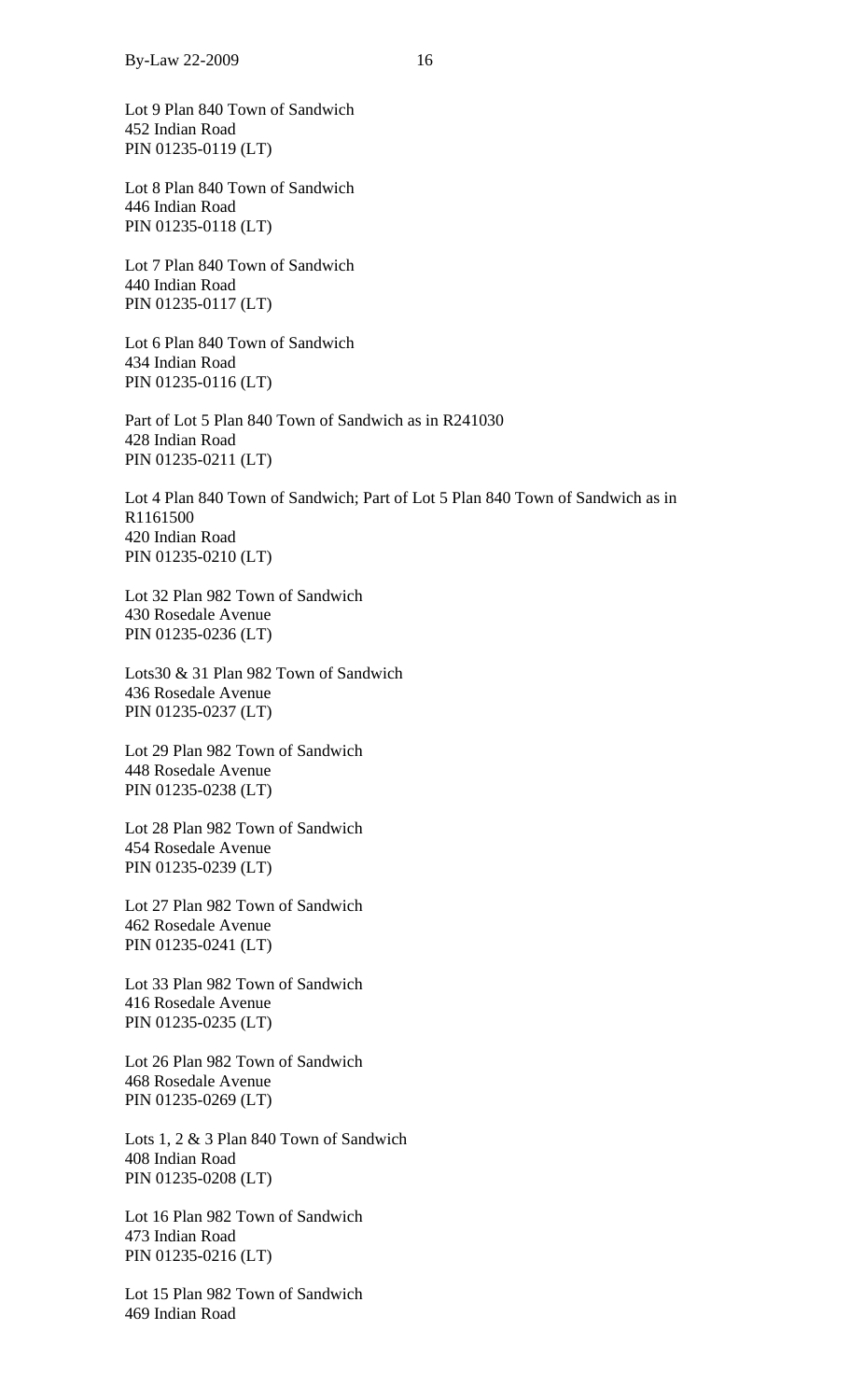PIN 01235-0217 (LT)

Lot 14 Plan 982 Town of Sandwich 463 Indian Road PIN 01235-0218 (LT)

Lot 13 Plan 982 Town of Sandwich 457 Indian Road PIN 01235-0219 (LT)

Lot 12 Plan 982 Town of Sandwich 451 Indian Road PIN 01235-0220 (LT)

Lot 11 Plan 982 Town of Sandwich 445 Indian Road PIN 01235-0221 (LT)

Lot 10 Plan 982 Town of Sandwich 437 Indian Road PIN 01235-0222 (LT)

Lot 9 Plan 982 Town of Sandwich 431 Indian Road PIN 01235-0223 (LT)

Part of Lot 7 Plan 982 Town of Sandwich as in R693087; s/t & t/w R1403465 427 Indian Road PIN 01235-0226 (LT)

Lot 7 Plan 982 Town of Sandwich; Part of Lot 8 Plan 982 Town of Sandwich as in R1289423; s/t & t/w R1289423 419 Indian Road PIN 01235-0228 (LT)

Lot 6 Plan 982 Town of Sandwich 2907 Peter Street PIN 0135-0229 (LT)

Lot 5 Plan 982 Town of Sandwich 2921 Peter Street PIN 0135-0240 (LT)

Lot 4 Plan 982 Town of Sandwich 2943 Peter Street PIN 0135-0231 (LT)

Lot 3 Plan 982 Town of Sandwich 2957 Peter Street PIN 0135-0232 (LT)

Part of Lot 18 Plan 1073 Town of Sandwich designated as Part 2 on 12R7344; Lot 19; Part of Lot 20 Plan 1073 Town of Sandwich as in R282057 3039 Alexander PIN 01235-0553 (LT)

Lot 24 Plan 888 Town of Sandwich 319 Indian Road PIN 01235-0076 (LT)

Part of Lots 30 & 31 Plan 888 Town of Sandwich as in R1088799 2995 University Avenue West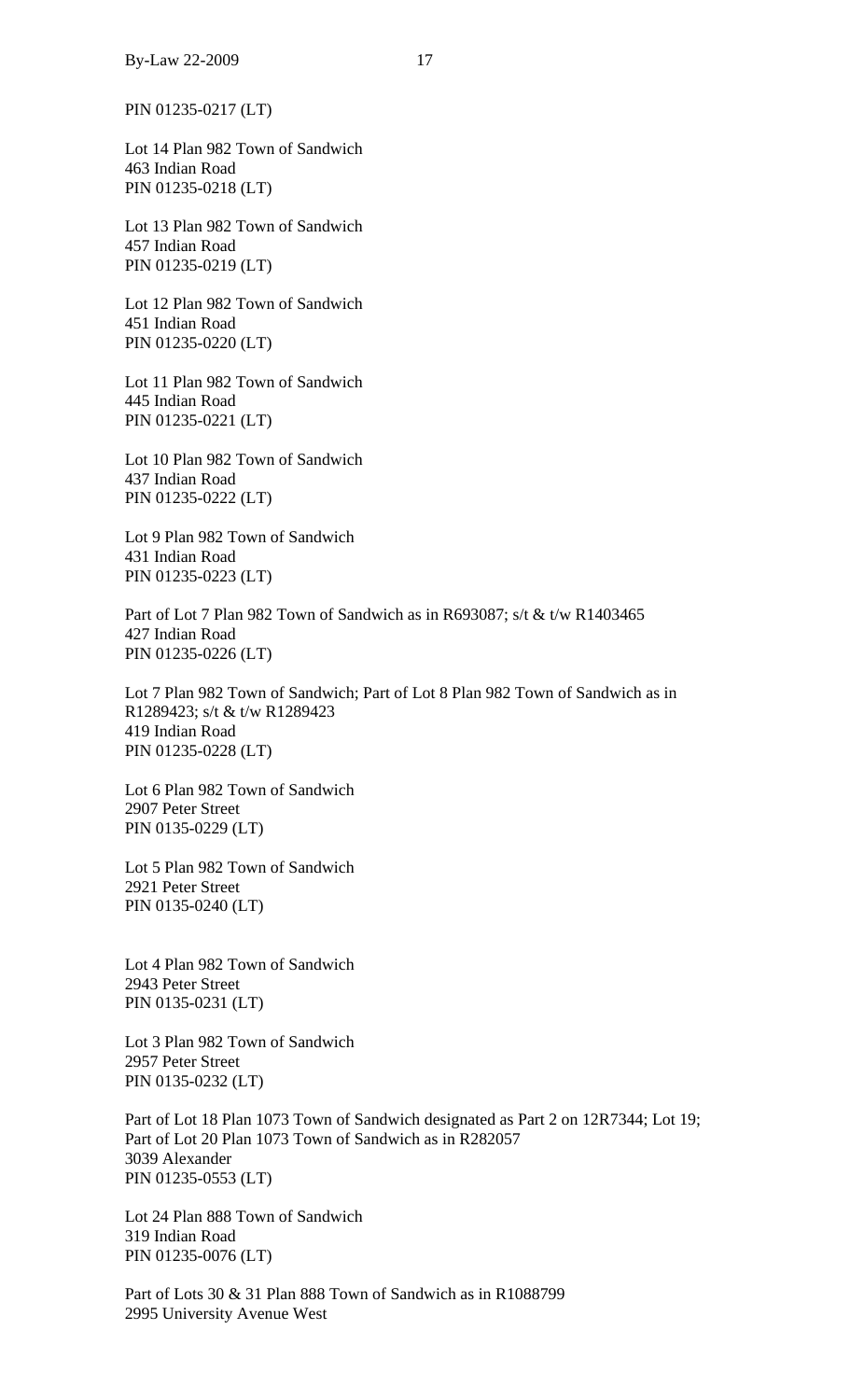PIN 01235-0266 (LT)

Lots 28 Plan 888 Town of Sandwich; Part of Lot 29 Plan 888 Town of Sandwich as in R343032 2959 - 2965 University Avenue West PIN 01235-0264 (LT)

Lots 26 & 27 Plan 888 Town of Sandwich 2937 University Avenue West PIN 01235-0262 (LT)

Lot 25 Plan 888 Town of Sandwich 2927 University Avenue West PIN 01235-0077 (LT)

Lot 2 Plan 982 Town of Sandwich 2973 Peter Street PIN 01235-0233 (LT)

Lot 1 Plan 982 Town of Sandwich 2995 Peter Street PIN 01235-0234 (LT)

Lot 33 and Part of Lot 34 Plan 888 Town of Sandwich as in R1200577 322 Rosedale Avenue PIN 01235-0258 (LT)

Part of Lots 34 & 35 Plan 888 Town of Sandwich as in R154234 330 Rosedale Avenue PIN 01235-0259 (LT)

Part of Lots 35 & 36 Plan 888 Town of Sandwich as in R1149620 332 Rosedale Avenue PIN 01235-0260 (LT)

Lot 37 and Part of Lot 36 Plan 888 Town of Sandwich as in R1271970 342 Rosedale Avenue PIN 01235-0261 (LT)

Lot 38 and Part of Lot 39 Plan 888 Town of Sandwich being Part 1 on 12R7755 348 Rosedale Avenue PIN 01235-0253 (LT)

Part of Lots 39 & 40 Plan 888 Town of Sandwich being Part 2 on 12R7755 358 Rosedale Avenue PIN 01235-0254 (LT)

Part of Lots 40 & 41 Plan 888 Town of Sandwich as in R1291013 360 Rosedale Avenue PIN 01235-0255 (LT)

Lots 42 Plan 888 Town of Sandwich; Part of Lot 41 Plan 888 Town of Sandwich as in R940103 366 Rosedale Avenue PIN 01235-0256 (LT)

Lot 43 Plan 888 Town of Sandwich 372 Rosedale Avenue PIN 01235-0095 (LT)

Lots 46 & 47 Plan 888 Town of Sandwich 376 Rosedale Avenue PIN 01235-0251 (LT)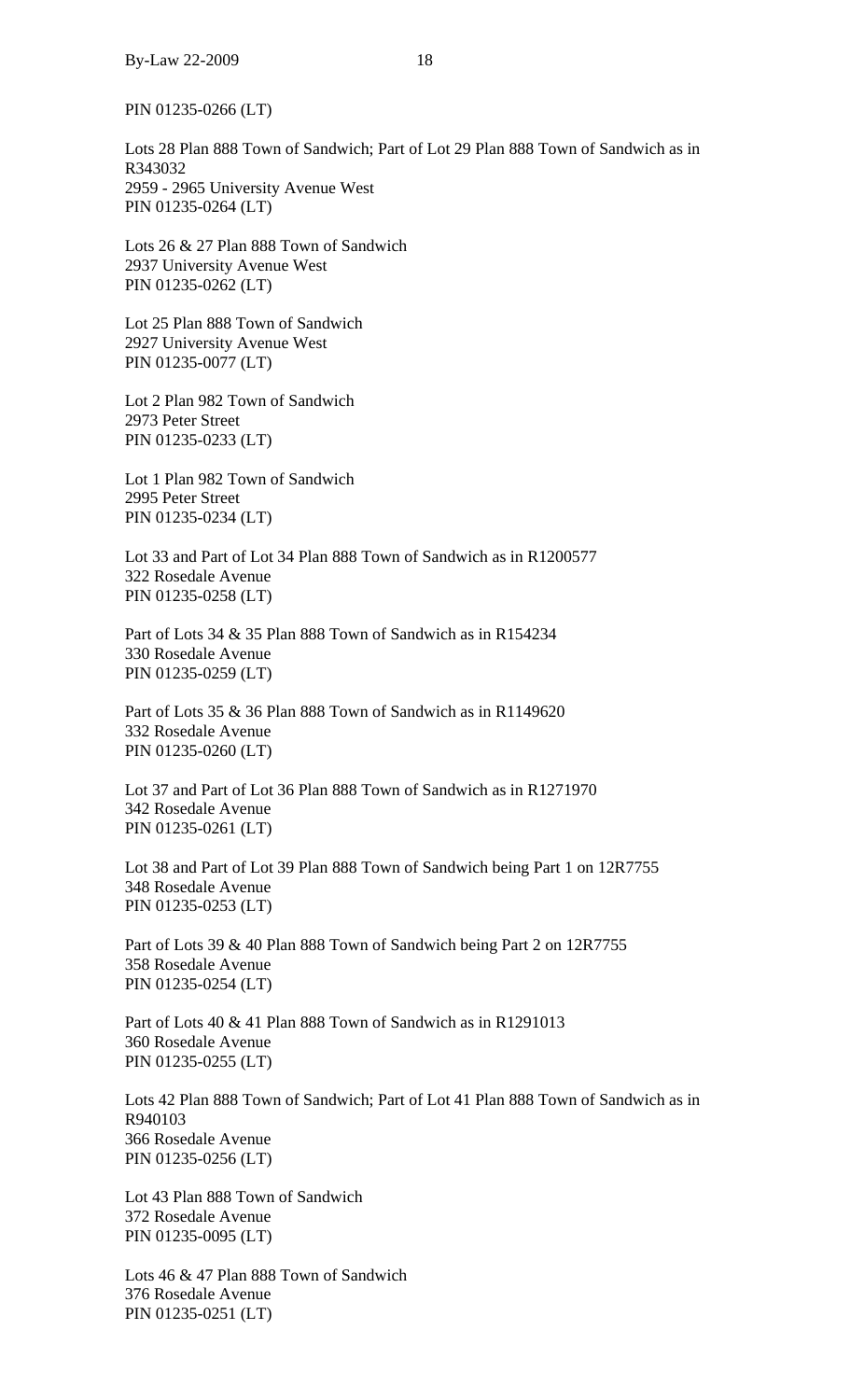Lot 45 Plan 888 Town of Sandwich 2964 Peter Street PIN 01235-0097 (LT)

Lot 10 Plan 888 Town of Sandwich 2904 Peter Street PIN 01235-0062 (LT)

Lot 11 Plan 888 Town of Sandwich 2920 Peter Street PIN 01235-0063 (LT)

Lot 12 Plan 888 Town of Sandwich; s/t Vendor's Lien in R267981 2934 Peter Street PIN 01235-0064 (LT)

Lot 13 Plan 888 Town of Sandwich 379 Indian Road PIN 01235-0065 (LT)

Lot 14 Plan 888 Town of Sandwich 375 Indian Road PIN 01235-0066 (LT)

Lot 15 Plan 888 Town of Sandwich 369 Indian Road PIN 01235-0067 (LT)

Lot 16 Plan 888 Town of Sandwich 363 Indian Road PIN 01235-0068 (LT)

Lot 17 Plan 888 Town of Sandwich 357, 359 Indian Road PIN 01235-0069 (LT)

Lot 18 Plan 888 Town of Sandwich 353 Indian Road PIN 01235-0070 (LT)

Lot 19 Plan 888 Town of Sandwich 347 Indian Road PIN 01235-0071 (LT)

Lot 20 Plan 888 Town of Sandwich 341 Indian Road PIN 01235-0072 (LT)

Lot 21 Plan 888 Town of Sandwich 335 Indian Road PIN 01235-0073 (LT)

Lot 16 Plan 888 Town of Sandwich 335 Indian Road PIN 01235-0306 (LT)

Lot 1 W/S Russell Street, south of Mill Street Plan 40 (aka Water Lot 1 Plan 40) Town of Sandwich; Lot 2 W/S Russell Street, south of Mill Street Plan 40 (aka Water Lot 2 Plan 40) Town of Sandwich; Lot 3 W/S Russell Street, south of Mill Street Plan 40 (aka Water Lot 3 Plan 40) Town of Sandwich; Lot 4 W/S Russell Street, south of Mill Street Plan 40 (aka Water Lot 4 Plan 40) Town of Sandwich; Lot 5 W/S Russell Street, south of Mill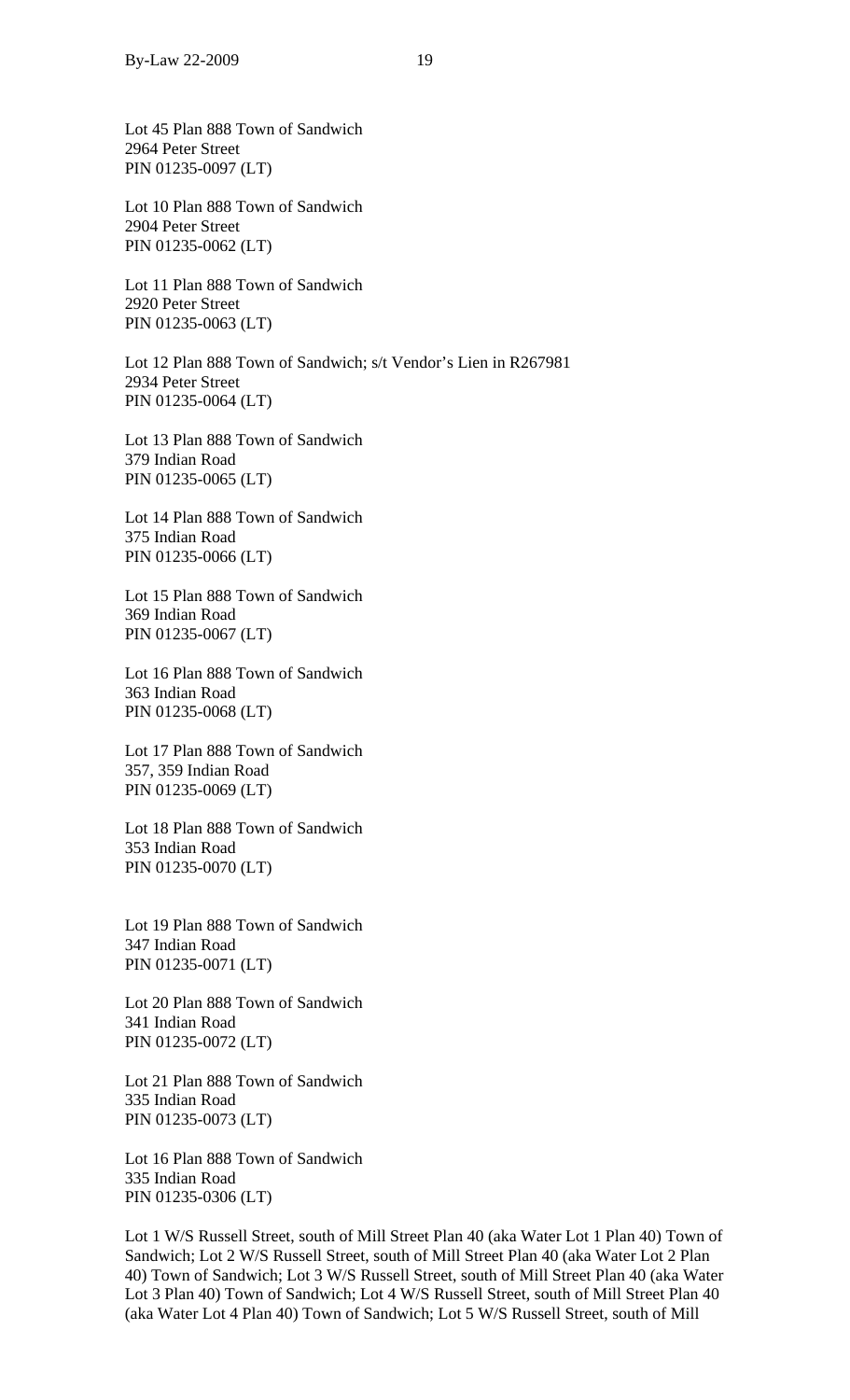Street Plan 40 (aka Water Lot 5 Plan 40) Town of Sandwich; Water Lot in front of Lot 1 W/S Russell Street, north of Mill Street Plan 40 Town of Sandwich; Water Lot in front of Lot 2 W/S Russell Street, north of Mill Street Plan 40 Town of Sandwich; Water Lot in front of Lot 3 W/S Russell Street, north of Mill Street Plan 40 Town of Sandwich; Water Lot in front of Lot 4 W/S Russell Street, north of Mill Street Plan 40 Town of Sandwich; Water Lot in front of Lot 5 W/S Russell Street, north of Mill Street Plan 40 Town of Sandwich 75 Mill Street

PIN 01591-0235 (R)

Unit 1, Level 1, Essex Condominium Plan No. 74 and its appurtenant interest 3000 Sandwich Street Unit 101 PIN 01824-0001 (LT)

Unit 2, Level 1, Essex Condominium Plan No. 74 and its appurtenant interest 3000 Sandwich Street Unit 102 PIN 01824-0002 (LT)

Unit 3, Level 1, Essex Condominium Plan No. 74 and its appurtenant interest 3000 Sandwich Street Unit 103 PIN 01824-0003 (LT)

Unit 4, Level 1, Essex Condominium Plan No. 74 and its appurtenant interest 3000 Sandwich Street Unit 104 PIN 01824-0004 (LT)

Unit 5, Level 1, Essex Condominium Plan No. 74 and its appurtenant interest 3000 Sandwich Street Unit 105 PIN 01824-0005 (LT)

Unit 6, Level 1, Essex Condominium Plan No. 74 and its appurtenant interest 3000 Sandwich Street Unit 106 PIN 01824-0006 (LT)

Unit 7, Level 1, Essex Condominium Plan No. 74 and its appurtenant interest 3000 Sandwich Street Unit 107 PIN 01824-0007 (LT)

Unit 8, Level 1, Essex Condominium Plan No. 74 and its appurtenant interest 3000 Sandwich Street Unit 108 PIN 01824-0008 (LT) Unit 9, Level 1, Essex Condominium Plan No. 74 and its appurtenant interest 3000 Sandwich Street Unit 109 PIN 01824-0009 (LT)

Unit 10, Level 1, Essex Condominium Plan No. 74 and its appurtenant interest 3000 Sandwich Street Unit 110 PIN 01824-0010 (LT)

Unit 11, Level 1, Essex Condominium Plan No. 74 and its appurtenant interest 3000 Sandwich Street Unit 111 PIN 01824-0011 (LT)

Unit 1, Level 2, Essex Condominium Plan No. 74 and its appurtenant interest 3000 Sandwich Street Unit 201 PIN 01824-0012 (LT)

Unit 1, Level 2, Essex Condominium Plan No. 74 and its appurtenant interest 3000 Sandwich Street Unit 202 PIN 01824-0013 (LT)

Unit 1, Level 2, Essex Condominium Plan No. 74 and its appurtenant interest 3000 Sandwich Street Unit 203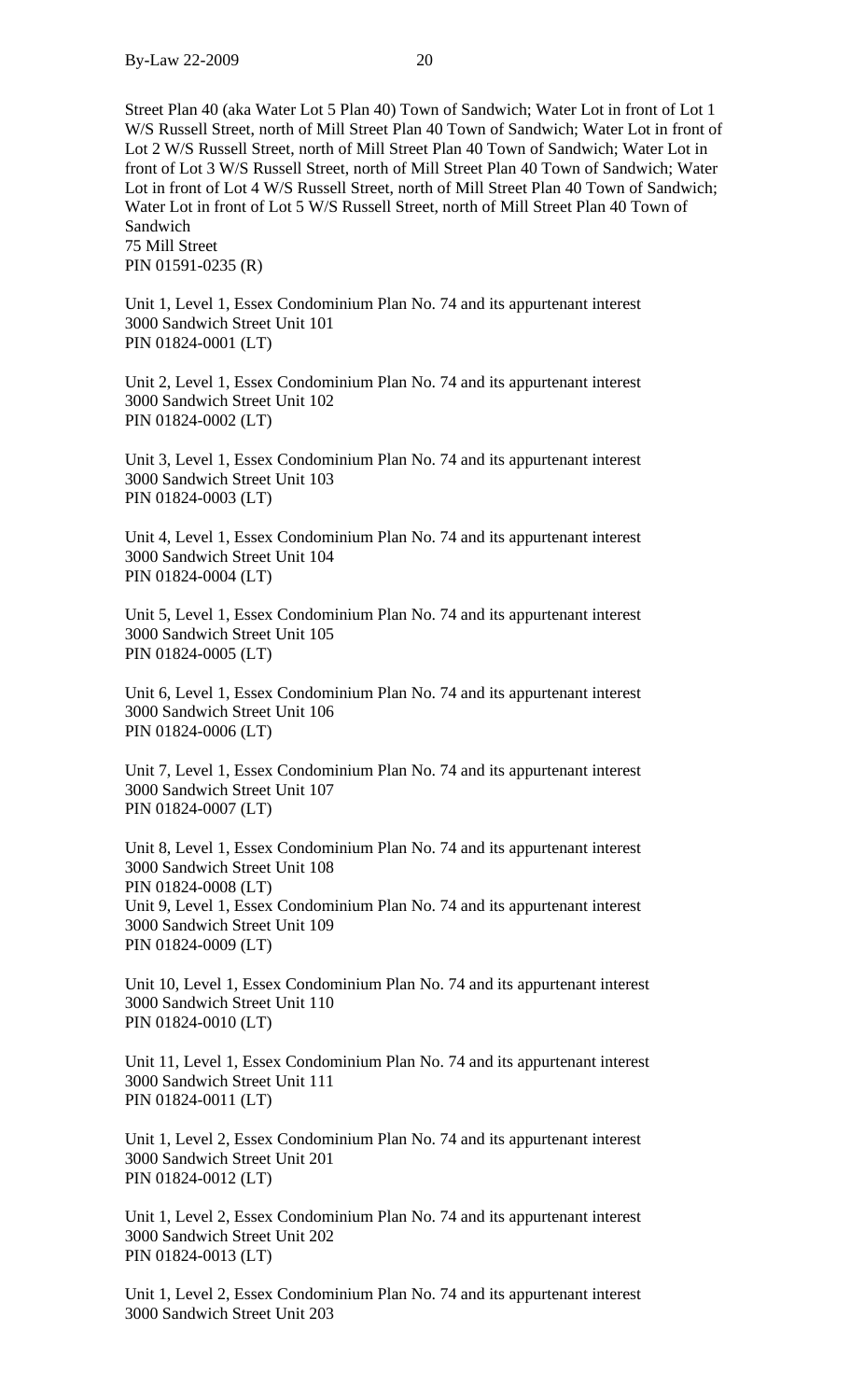PIN 01824-0014 (LT)

Unit 1, Level 2, Essex Condominium Plan No. 74 and its appurtenant interest 3000 Sandwich Street Unit 204 PIN 01824-00015 (LT)

Unit 1, Level 2, Essex Condominium Plan No. 74 and its appurtenant interest 3000 Sandwich Street Unit 205 PIN 01824-0016 (LT)

Unit 1, Level 2, Essex Condominium Plan No. 74 and its appurtenant interest 3000 Sandwich Street Unit 206 PIN 01824-0017 (LT)

Unit 7, Level 2, Essex Condominium Plan No. 74 and its appurtenant interest 3000 Sandwich Street Unit 207 PIN 01824-0018 (LT)

Unit 8, Level 2, Essex Condominium Plan No. 74 and its appurtenant interest 3000 Sandwich Street Unit 208 PIN 01824-0019 (LT)

Unit 9, Level 2, Essex Condominium Plan No. 74 and its appurtenant interest 3000 Sandwich Street Unit 209 PIN 01824-0020 (LT)

Unit 10, Level 2, Essex Condominium Plan No. 74 and its appurtenant interest 3000 Sandwich Street Unit 210 PIN 01824-0021 (LT)

Unit 11, Level 2, Essex Condominium Plan No. 74 and its appurtenant interest 3000 Sandwich Street Unit 211 PIN 01824-0022 (LT)

Unit 12, Level 2, Essex Condominium Plan No. 74 and its appurtenant interest 3000 Sandwich Street Unit 212 PIN 01824-0023 (LT)

Unit 13, Level 2, Essex Condominium Plan No. 74 and its appurtenant interest 3000 Sandwich Street Unit 213 PIN 01824-0024 (LT)

Unit 15, Level 2, Essex Condominium Plan No. 74 and its appurtenant interest 3000 Sandwich Street Unit 215 PIN 01824-0026 (LT)

Unit 16, Level 2, Essex Condominium Plan No. 74 and its appurtenant interest 3000 Sandwich Street Unit 216 PIN 01824-0027 (LT)

Unit 17, Level 2, Essex Condominium Plan No. 74 and its appurtenant interest 3000 Sandwich Street Unit 217 PIN 01824-0028 (LT)

Unit 18, Level 2, Essex Condominium Plan No. 74 and its appurtenant interest 3000 Sandwich Street Unit 218 PIN 01824-0029 (LT)

Unit 19, Level 2, Essex Condominium Plan No. 74 and its appurtenant interest 3000 Sandwich Street Unit 219 PIN 01824-0030 (LT)